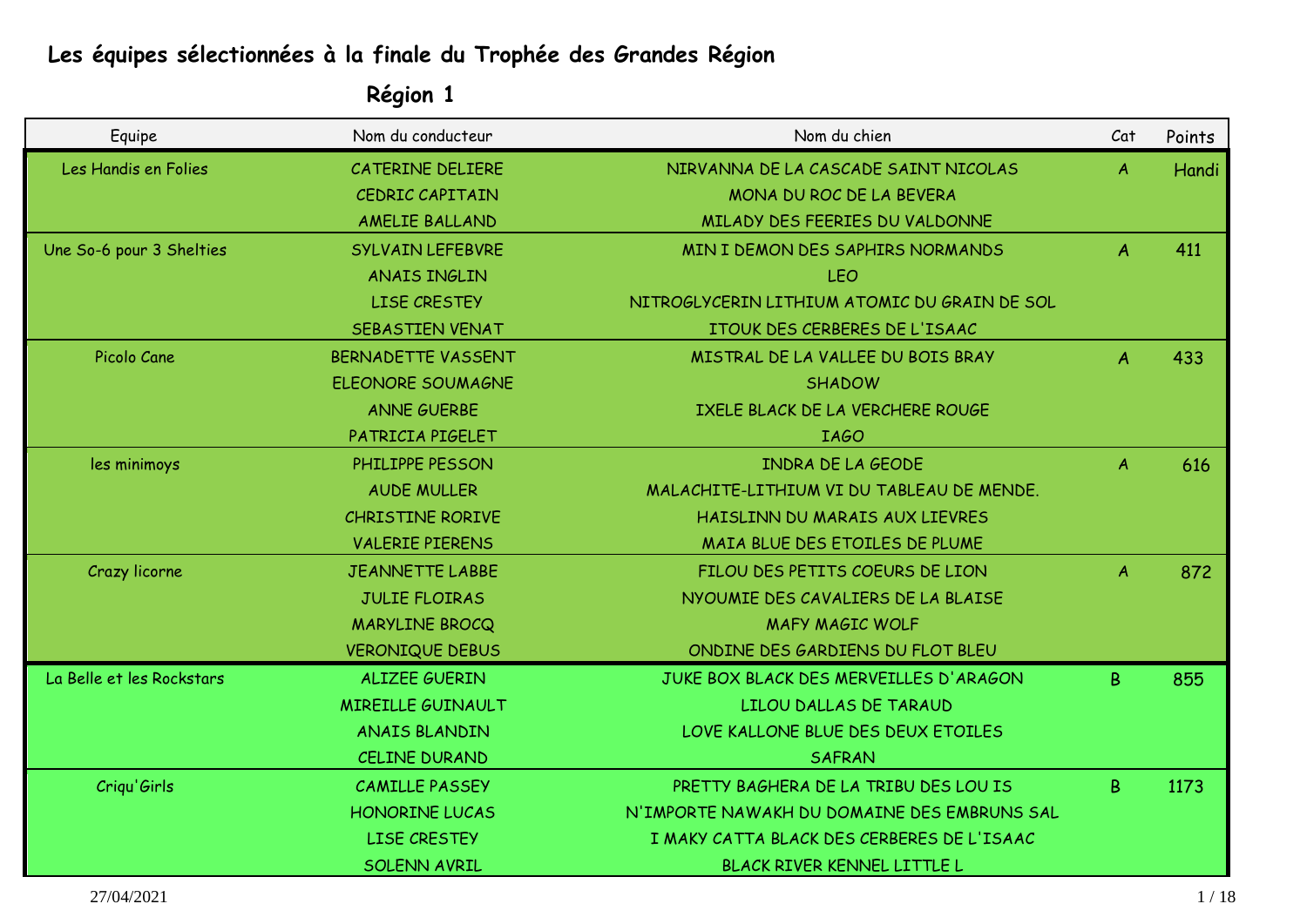| Les improbables           | <b>VERONIQUE DEBUS</b>          | LAIKA DES GARDIENS DU FLOT BLEU               | B             | 1650 |
|---------------------------|---------------------------------|-----------------------------------------------|---------------|------|
|                           | STEPHANE DUVERGE                | MOJITO DES GARDIENS DU FLOT BLEU              |               |      |
|                           | ALEXANDRA BONOMELLI             | NEMESIS DES FEUX DE BEAULIEU                  |               |      |
|                           | <b>KARINE DAUTREPPE</b>         | ITEM-IT'S-INGRAM DE PEPPER HARROW             |               |      |
| Wond'Eure Dog's           | <b>MATTHIEU MONTEL</b>          | MOON DU CINQUIEME ELEMENT                     | $\mathcal{C}$ | 786  |
|                           | <b>LUCAS MICHEL</b>             | LANA                                          |               |      |
|                           | <b>ANAIS LEMAIR</b>             | MAXIMUM DREAM FOR EVIL DES TERRES DE KHAIRYAC |               |      |
|                           | <b>JIMMY GRUEL</b>              | JOONHA DES PRES DES GRANDS FIEFS              |               |      |
| 4K                        | <b>GERARD MOUILLET</b>          | LOKI RINGAROOMA                               | $\mathcal{C}$ | 807  |
|                           | MARIE PIERRE DESTRIMONT-LEMBRET | <b>IRKA</b>                                   |               |      |
|                           | <b>GUILAIN ROCHERAN</b>         | JOKE-RED DU PARADIS SAUVAGE DE MENESTRUEL     |               |      |
|                           | <b>JOSE BEAURAIN</b>            | O NEILL DE LA DOUCE ITALIENNE                 |               |      |
| LES TOUTOUS               | <b>CELINE DELAUNAY</b>          | MACGYVER DES MAUVES BRUYERES                  | $\mathcal{C}$ | 810  |
| <b>FLINGUEURS</b>         | OCTAVE WILLAY                   | <b>GOMMETTE</b>                               |               |      |
|                           | <b>MARIE WILLAY</b>             | <b>GUESSE</b>                                 |               |      |
|                           | PATRICIA WILLAY                 | <b>INDRA</b>                                  |               |      |
| Les gars de la Marine     | <b>HERVE CARON</b>              | IOKINA DE LA COLLINE DES VAGABONDS            | $\mathcal{C}$ | 823  |
|                           | <b>JEAN-LUC CLEMENT</b>         | NIFTY JOSEPHINE FROM DOGGONE BORDERS          |               |      |
|                           | <b>MARINE D'ARAUJO</b>          | <b>JUST</b>                                   |               |      |
|                           | <b>OLIVIER BOURDON</b>          | <b>JEEPY</b>                                  |               |      |
| On a eu chaud!            | <b>MAXENCE MAYELLE</b>          | JOKER DIT JAY JAY DES DOLMENS D'AN ARVOR      | $\mathcal{C}$ | 946  |
|                           | <b>VALERIE LEFEBVRE</b>         | <b>ISIS</b>                                   |               |      |
|                           | CLARA JENNEQUIN                 | MERLIN DES FORGES DE THOR                     |               |      |
|                           | <b>BENONI MYNY</b>              | LAST BUT NOT LEAST STRONG MINDS GREAT HEARTS  |               |      |
| Les sous-doués au trophée | <b>OLIVIER BOURDON</b>          | N'GOYA                                        | $\mathcal{C}$ | 1002 |
|                           | <b>FANNY DEBEAUVAIS</b>         | <b>OWEN</b>                                   |               |      |
|                           | RACHEL LALLEMAND                | MAD DE L'EMPIRE D'HIVAKO                      |               |      |
|                           | <b>ODILE BOURDON</b>            | LALY                                          |               |      |
|                           |                                 |                                               |               |      |
|                           |                                 |                                               |               |      |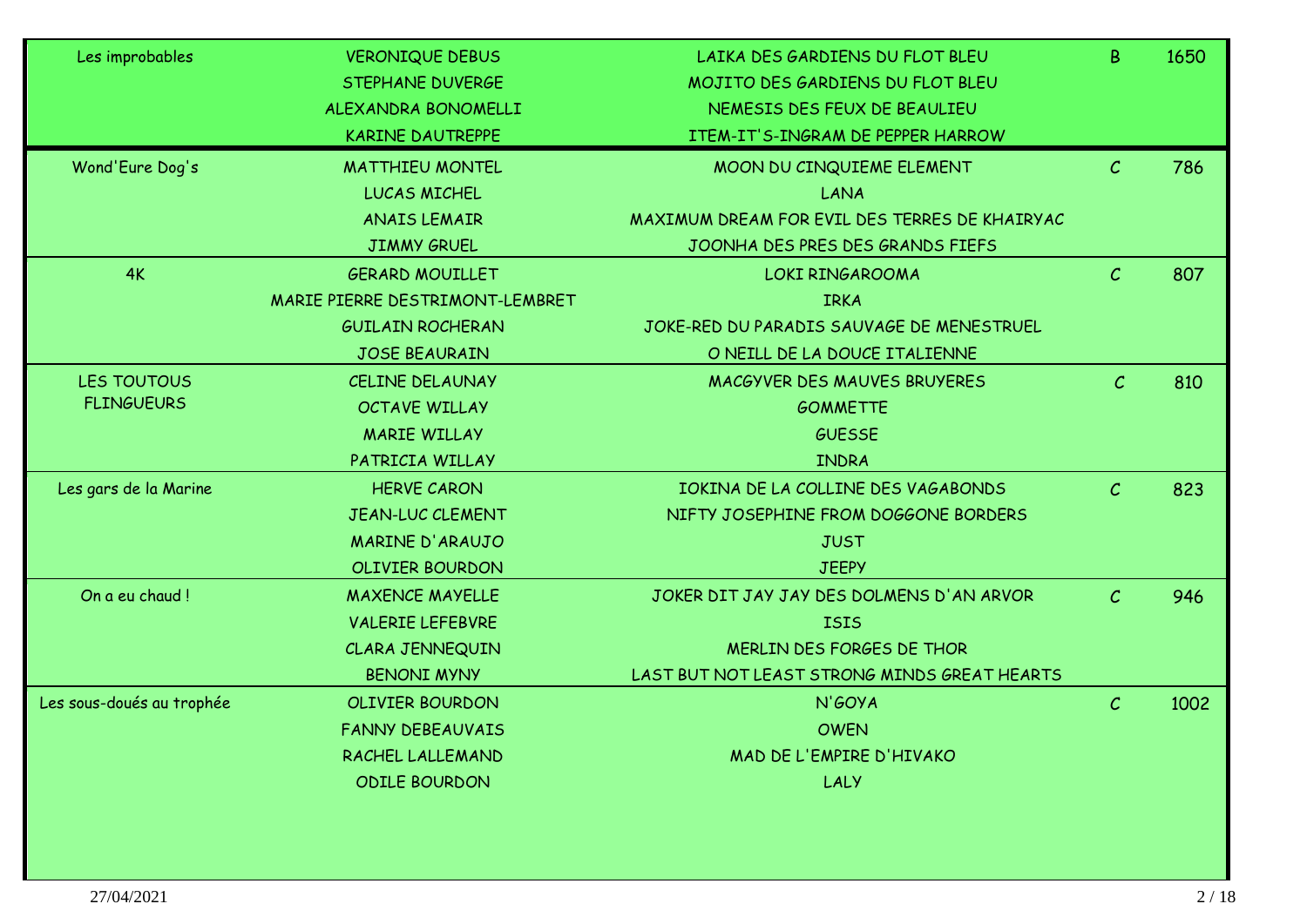| Les Ca Déchire!  | SYLVAIN LEFEBVRE           | <b>INFINITY DU MUSHER</b>       | $\mathcal{C}$ | 1244 |
|------------------|----------------------------|---------------------------------|---------------|------|
|                  | <b>CAMILLE PASSEY</b>      | LAYA DU MERLE BLUE              |               |      |
|                  | SYLVIE DELAMARE            | IRISSE DES DUCS DE BAR          |               |      |
|                  | CARINE GILLOT              | INDIA OF HALLOWEEN              |               |      |
| la bisquick team | CHRISTINE LEVAILLANT-ROBIN | INDIE DES ECURIES DU CONTI      | $\mathcal{C}$ | 1401 |
|                  | AURORE VANDERGEENST        | NEVER-QUIT DU CLOS DE BRISKA    |               |      |
|                  | LAETITIA MOUTIN            | <b>BIDDY KELPIEBRINK</b>        |               |      |
|                  | CHRISTOPHE VEZIN           | MADGIC DES PLAINES DE THIERACHE |               |      |
| CRAZY DOGS       | <b>MARIE-LAURE MUNSTER</b> | LITTLE GAGA DU MESNIL ESNARD    | $\mathcal{C}$ | 1524 |
|                  | STEPHANIE MESLIN           | NICE GIRL DE LA TRIBU D'APACHE  |               |      |
|                  | SARAH LE JUEZ              | NEIGE DE LA TRIBU D'APACHE      |               |      |
|                  | SANDRINE LOUISE            | OLYMPE DES GUERRIERS D'ANUBIS   |               |      |
| Les daldogs      | FREDERIC LORETTE           | <b>IRISH COFFEE</b>             | $\mathcal{C}$ | 1557 |
|                  | <b>MURIEL STIEVENARD</b>   | <b>IRIS</b>                     |               |      |
|                  | REYNALD BULTEL             | I CHEYENNE                      |               |      |
|                  | <b>KARINE DAUTREPPE</b>    | <b>ITCH</b>                     |               |      |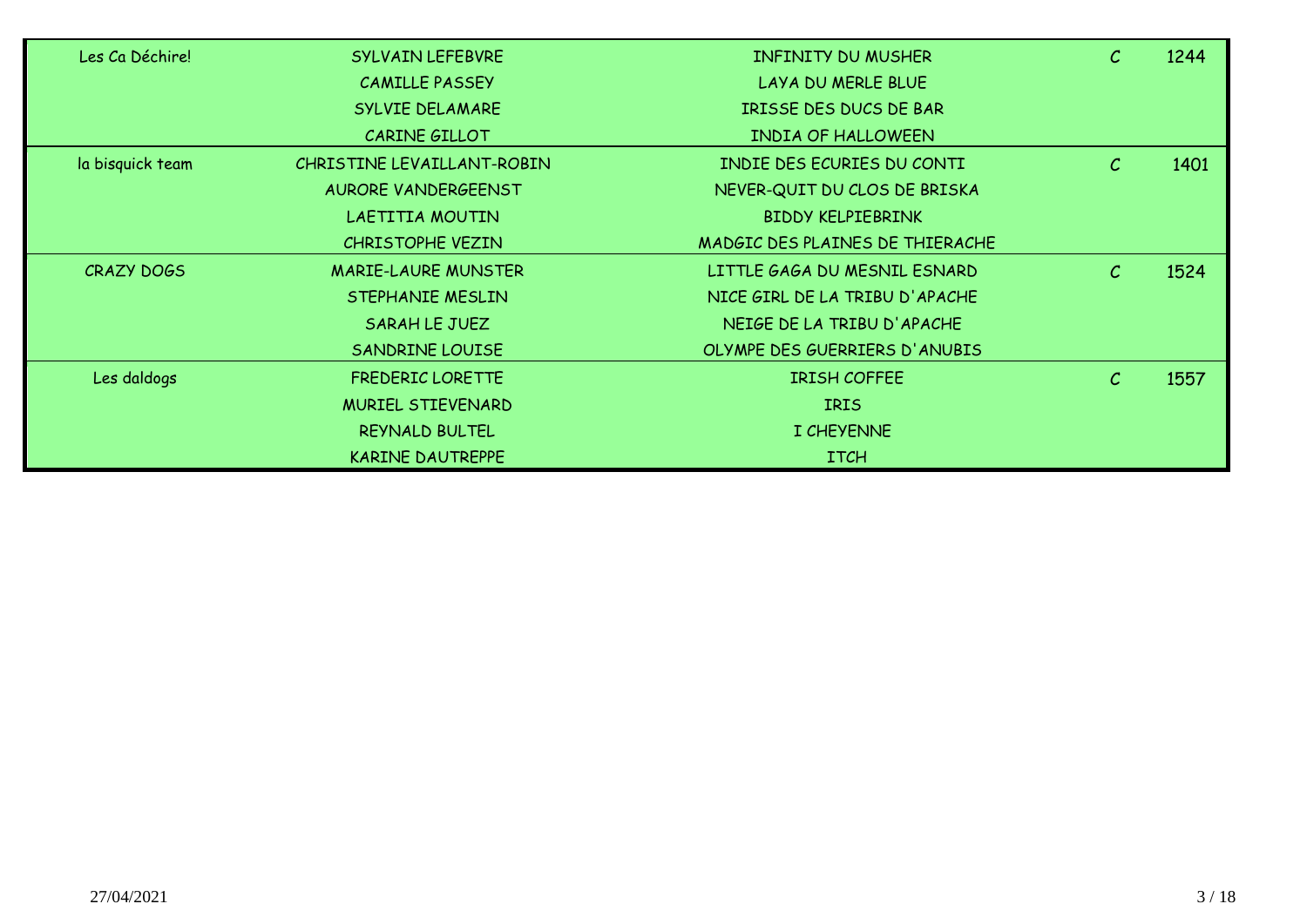| Equipe             | Nom du conducteur           | Nom du chien                                   | Cat              | Points |
|--------------------|-----------------------------|------------------------------------------------|------------------|--------|
| Funny girl         | <b>JEAN DIAS</b>            | NIKKY NYCTALOPE DU MONDE DE JUSTINE            | A                | 306    |
|                    | LOU SIMO                    | HOPE OF JOY VON DEN BLACK DIAMOND              |                  |        |
|                    | <b>GLADYS BALLAND</b>       | LUMEN DU DOMAINE DE LA SALVONIERE              |                  |        |
|                    | <b>SABINE FRIES</b>         | GHYA                                           |                  |        |
| <b>MAGIC TEAM</b>  | AURELIE IUNG-BONNEFO        | <b>GIROLLE</b>                                 | A                | 1043   |
|                    | <b>GLADYS BALLAND</b>       | ICE CREAM DES NOBLES FRIMOUSSES                |                  |        |
|                    | <b>VICTOIRE SCHAEFFER</b>   | <b>ASTON MARTIN</b>                            |                  |        |
|                    | PATRICIA SUREAU             | MOLLY DES ECURIES DU CONTI                     |                  |        |
| Alsa Rockett       | NICOLAS STRANISCI           | I'M CRAZY AND I KNOW IT                        | $\mathcal{A}$    | 1063   |
|                    | <b>MATHIEU CHASSAING</b>    | MACHIAVELLIAN PERSONALITY DU GRAND CHAMP D'AUB |                  |        |
|                    | JENNIFER REINLE             | <b>IRON BLACK</b>                              |                  |        |
|                    | <b>FANNY MANCA</b>          | JESSY JUDE DU MONDE DE JUSTINE                 |                  |        |
| Les Smart'ises     | <b>ELODIE KUNKLER</b>       | JOKARI DU GRAND CHAMP D'AUBERTANS              | $\boldsymbol{A}$ | 1099   |
|                    | <b>DENISE FURER BERNARD</b> | LUCIUS DU DOMAINE DE LA PETITE BAYA            |                  |        |
|                    | <b>HELENE FOURCOT</b>       | JAYCEE BY BAO DU DOMAINE DE CHA SU BAO         |                  |        |
|                    | <b>WENDI ORSAG</b>          | PADDI                                          |                  |        |
| Les Toutous Rien   | LESLIE REYNOARD             | LIGHTNING DU ROYAUME DE FANELIA                | B                | 304    |
|                    | BRENDA BENATTI              | I'M-TOO-FAST-FOR-YOU                           |                  |        |
|                    | <b>JORDAN WEBER</b>         | ICSOKO LITTLE JERRY DU MONT BRABANT            |                  |        |
|                    | <b>MONIQUE WALTER</b>       | HAYLA DE LA PETITE FERME DE WIHR               |                  |        |
| Les Potes à POKER. | <b>INGRID JEANCLAUDE</b>    | NASH THE GAME MASTER OF PRETTY COUNTESS        | B                | 512    |
|                    | <b>CORINNE HAMPE</b>        | FEELING DU CHAMP D'ONIX                        |                  |        |
|                    | <b>GILBERT DURAND</b>       | ISIS-BLUE-BELLE                                |                  |        |
|                    | <b>MARTINE HERBST</b>       | IZAR-SHOOTING-STAR                             |                  |        |
| Les Imprévisibles  | LESLIE REYNOARD             | FOLKEN DU ROYAUME DE FANELIA                   | B                | 593    |
|                    | <b>CORINNE HAMPE</b>        | ISKRA DE LA CRESTELIE                          |                  |        |
|                    | <b>MARIO WALTER</b>         | <b>LARGO DE MAUNA KEA</b>                      |                  |        |
|                    | <b>YVAN BERTHIOT</b>        | MAILY DU BEPYJANI                              |                  |        |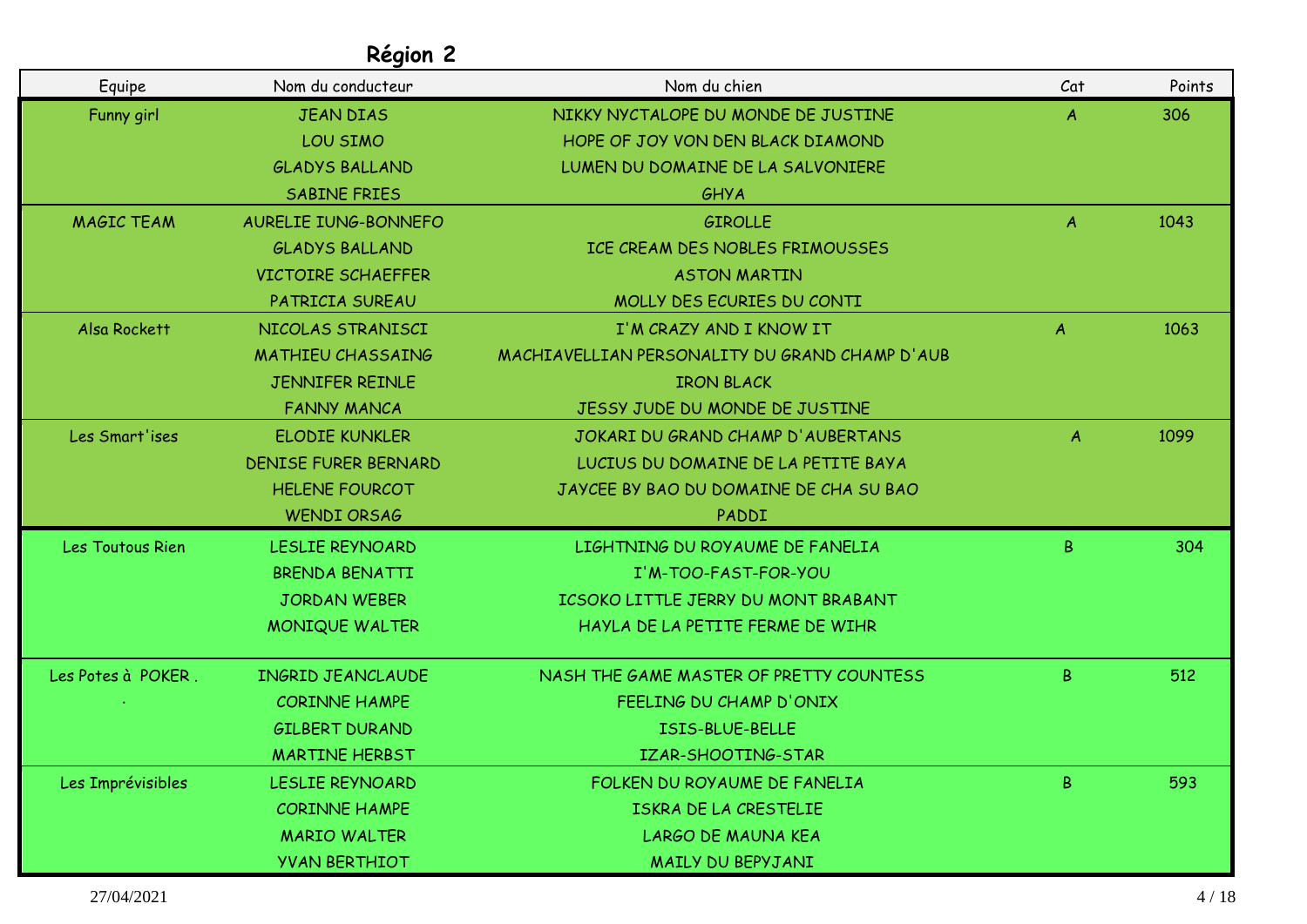| Bordel kelpie collie     | JEAN BAPTISTE BARTHEL      | <b>LIXIUM</b>                               | $\mathcal{C}$ | 210  |
|--------------------------|----------------------------|---------------------------------------------|---------------|------|
|                          | <b>BELINDA URBANIAK</b>    | JEWELL RINGAROOMA                           |               |      |
|                          | <b>FREDERIC HANN</b>       | <b>MEW RINGAROOMA</b>                       |               |      |
|                          | <b>FANNY SINOT</b>         | MADGIC STORM DU CLOS DE NETILIA             |               |      |
| Les fous du volant       | <b>THIERRY MULLER</b>      | NEWT DU DOMAINE DU BASCHBERRI               | $\mathcal{C}$ | 606  |
|                          | <b>VERONIQUE GRAUFFEL</b>  | LITTLE SHEEP DU DOMAINE DU BASCHBERRI       |               |      |
|                          | <b>NADINE FERRIER</b>      | NITRO NAZUS RINGAROOMA                      |               |      |
|                          | <b>JEAN PAUL LUTRINGER</b> | NAYA DU DOMAINE DU BASCHBERRI               |               |      |
| Les Potes de Saverne     | THIERRY MULLER             | HOSIE DU DOMAINE DU BASCHBERRI              | $\mathcal{C}$ | 911  |
|                          | <b>SANDRA BAUER</b>        | GIBSY DU DOMAINE DU BASCHBERRI              |               |      |
|                          | <b>TATIANA AUBERTIN</b>    | <b>INAI</b>                                 |               |      |
|                          | NADIA KARCHER              | LIA DE LA CITE DE LA FAIENCERIE             |               |      |
| Les Hop Hop Hop          | THIERRY MULLER             | JUMP DU DOMAINE DU BASCHBERRI               | $\mathcal{C}$ | 955  |
|                          | <b>ELISE FOEHRENBACH</b>   | GILL DES PLATEAUX DU HAUT DOUBS             |               |      |
|                          | <b>STEVE REINLE</b>        | LEEJOY DU PARADIS DE LEMYANA                |               |      |
|                          | ARNAUD CAILLIERET          | H'IYOTAN WINONA SELVA                       |               |      |
| Sur malentendu ça pe paC | <b>KATIA THURNHER</b>      | WILD DESERT DINGO'S MIDNIGHT BLUE           | $\mathcal{C}$ | 2016 |
|                          | <b>GEOFFREY DREYER</b>     | HULANE DU DOMAINE SAINT-LOUP                |               |      |
|                          | <b>AMANDA FRISON</b>       | <b>NAPOLEON SWEETY PUNK</b>                 |               |      |
|                          | <b>TIFFANY ROBERT</b>      | NEVER GIVE UP DES GUERRIERS D'ANUBIS        |               |      |
| Hercule et les Amazones  | <b>PASCAL SCHAEFFER</b>    | INES DU DOMAINE DU BASCHBERRI               | $\mathcal{C}$ | 2297 |
|                          | PATRICE FOGEL              | HERCULE DU DOMAINE DU BASCHBERRI            |               |      |
|                          | CHRISTELLE SCHAEFFER       | <b>INAYA DE LA BRONNMATT</b>                |               |      |
|                          | SOLANGE SCHAEFFER          | NESMEE DU DOMAINE DU BASCHBERRI             |               |      |
| <b>ONLY TOUL</b>         | <b>CATHERINE ROCHE</b>     | JEKYLL ' S LITTLE COWBOY                    | $\mathcal{C}$ | 2300 |
|                          | <b>MARINE BROUET</b>       | <b>MILKA</b>                                |               |      |
|                          | <b>LISON MARTIN</b>        | <b>MY BABY BOO</b>                          |               |      |
|                          | <b>MAUDE ANSOULD</b>       | ONLY YOU AND ME DE LA CITE DE LA FAIENCERIE |               |      |
|                          |                            |                                             |               |      |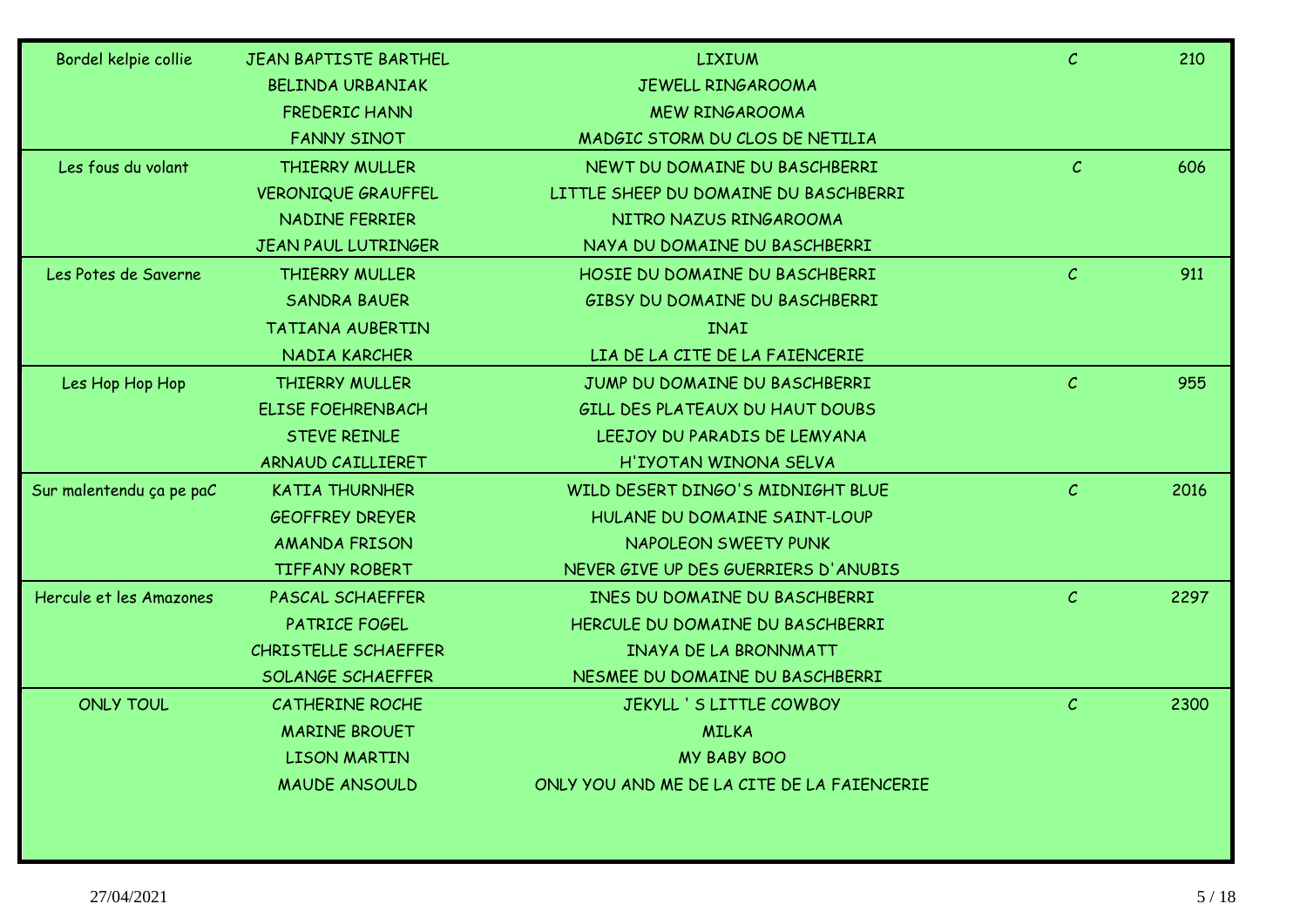| LES QUATRES       | NADINE FERRIER        | HAPPY AUS DEM LANDE DER MUSKETIERE       | -475 |
|-------------------|-----------------------|------------------------------------------|------|
| <b>DIABLOTINS</b> | <b>HERVE LELOUTRE</b> | LAST AUS DEM LANDE DER MUSKETIERE        |      |
|                   | SANDRINE RIBEIRO      | LAFTSIF-LOVFLY-BABY-HANOI DES BB D'OURAL |      |
|                   | PATRICIA HARTER       | <b>FAFIOLLYPOP</b>                       |      |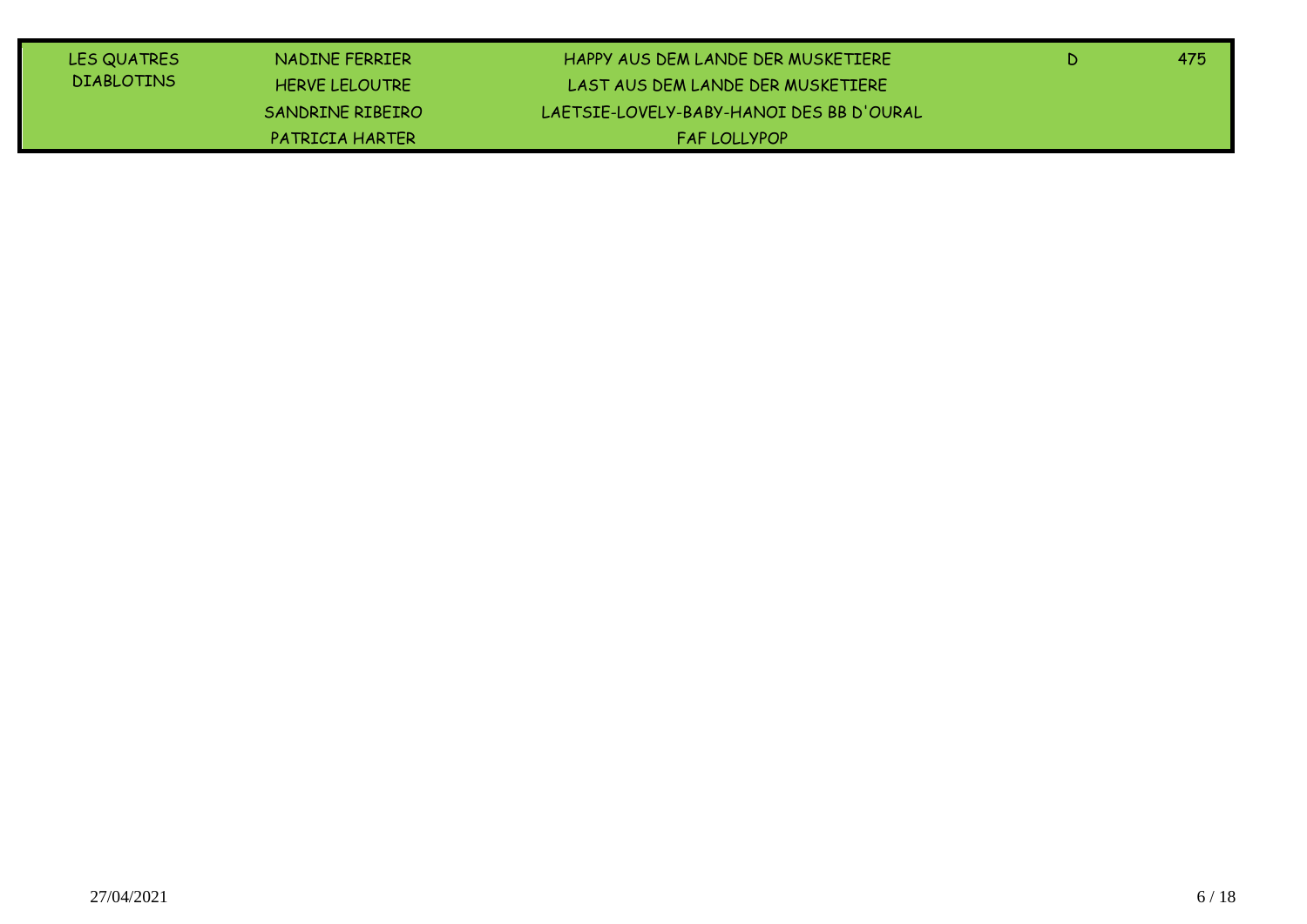| Equipe              | Nom du conducteur          | Nom du chien                                       | Cat            | Points |
|---------------------|----------------------------|----------------------------------------------------|----------------|--------|
| L'équipe de Fanch   | <b>ANTOINE PRIMEL</b>      | HILLIG DES PORTES DE L'ARREE                       | $\overline{A}$ | 753    |
|                     | <b>ARMELLE MENESGUEN</b>   | HELLIOT AR BRAVOC'H DES LUTINS DE CORNOUAILLE      |                |        |
|                     | <b>JEAN-DANIEL TORRENT</b> | <b>GRUMMELIN</b>                                   |                |        |
|                     | <b>THOMAS GUENODEN</b>     | HISKA DES VALLEES DU STANG                         |                |        |
| Les Bishets BZH     | REGINE LE HIR              | FIRST LADY DE TY COAT NEVEZ                        | $\mathsf{A}$   | 848    |
|                     | <b>FABRICE LELUHERNE</b>   | LEE-POUSSE DE TY COAT NEVEZ                        |                |        |
|                     | <b>LAURENCE GUERCH</b>     | GALLANE ARWEN LA NOIRE DU GRAIN DE SOLEIL          |                |        |
|                     | JEAN-MICHEL LESTRE.        | <b>GUINNESS</b>                                    |                |        |
| Les Hooligans       | <b>MAUD DELMAR</b>         | MILLION DOLLAR BABY DITE MISS MINUS                | $\mathcal{A}$  | 1225   |
|                     | <b>MARIE LAURE COURDY</b>  | GALION DES LOUPS DE L'ISENGARD                     |                |        |
|                     | SAMUEL ANCERET             | JA-DOWN LOVERS ROCK DES LUTINS DE CASSIOPEE        |                |        |
|                     | STEPHANIE THIBAUD          | ISLA ABHA THE BEAUTIFUL GREY OF MARYSA             |                |        |
| Les Grandes Gueules | <b>MAUD DELMAR</b>         | OLIGANE DE LA CROIX BERNIFA                        | B.             | 366    |
|                     | <b>MARION FAURE</b>        | INTY DE LA VIE PASTORALE                           |                |        |
|                     | ANGELIQUE REIBEL           | MY SWEET BLUEBERRY DE LA VIE PASTORALE             |                |        |
|                     | SAMUEL ANCERET             | NEO DU ROC DE LA BEVERA                            |                |        |
| Les Truffes humides | <b>FABRICE LE LUHERNE</b>  | JACKSON DE L'ABBAYE DE L'AUNETTE                   | B.             | 508    |
|                     | <b>DIDIER ROUPENEL</b>     | HIPOP LITTLE DOUDOU LOVE DES SHELTIES DU VAL DE L' |                |        |
|                     | ALAIN LE JEUNE             | <b>ISADORA</b>                                     |                |        |
|                     | <b>MICHEL BAUDRY</b>       | LYSSIA DITE LOUVIA DE LA PATONNIERE                |                |        |
| LES PERFECTIBLES    | <b>MARILYN LEMOINE</b>     | <b>DIAGEMTAS NEW DREAMS</b>                        | $\mathcal{C}$  | 167    |
|                     | NATHALIE LEBLOND           | HOUELEN DE LA COQUILLONNERIE                       |                |        |
|                     | <b>YVON POILANE</b>        | HALPHIE DU CLOS DU BEAUPE                          |                |        |
|                     | ANTOINE LE BIZEC           | NICE LILI SOLEIL                                   |                |        |
| <b>Team SEVA</b>    | <b>ERWANN COROLLER</b>     | FAR WEST LEGEND ORIGINE DEUX                       | $\mathcal{C}$  | 433    |
|                     | <b>ASTRID BOUGOUIN</b>     | <b>HOOK</b>                                        |                |        |
|                     | SABRINA THIBAULT           | NARCO DE L'AIRIAL DU BOSQUE                        |                |        |
|                     | <b>VALERIE AUBOIN</b>      | LEGEND SWEET FEVER ORIGINE DEUX                    |                |        |
|                     |                            |                                                    |                |        |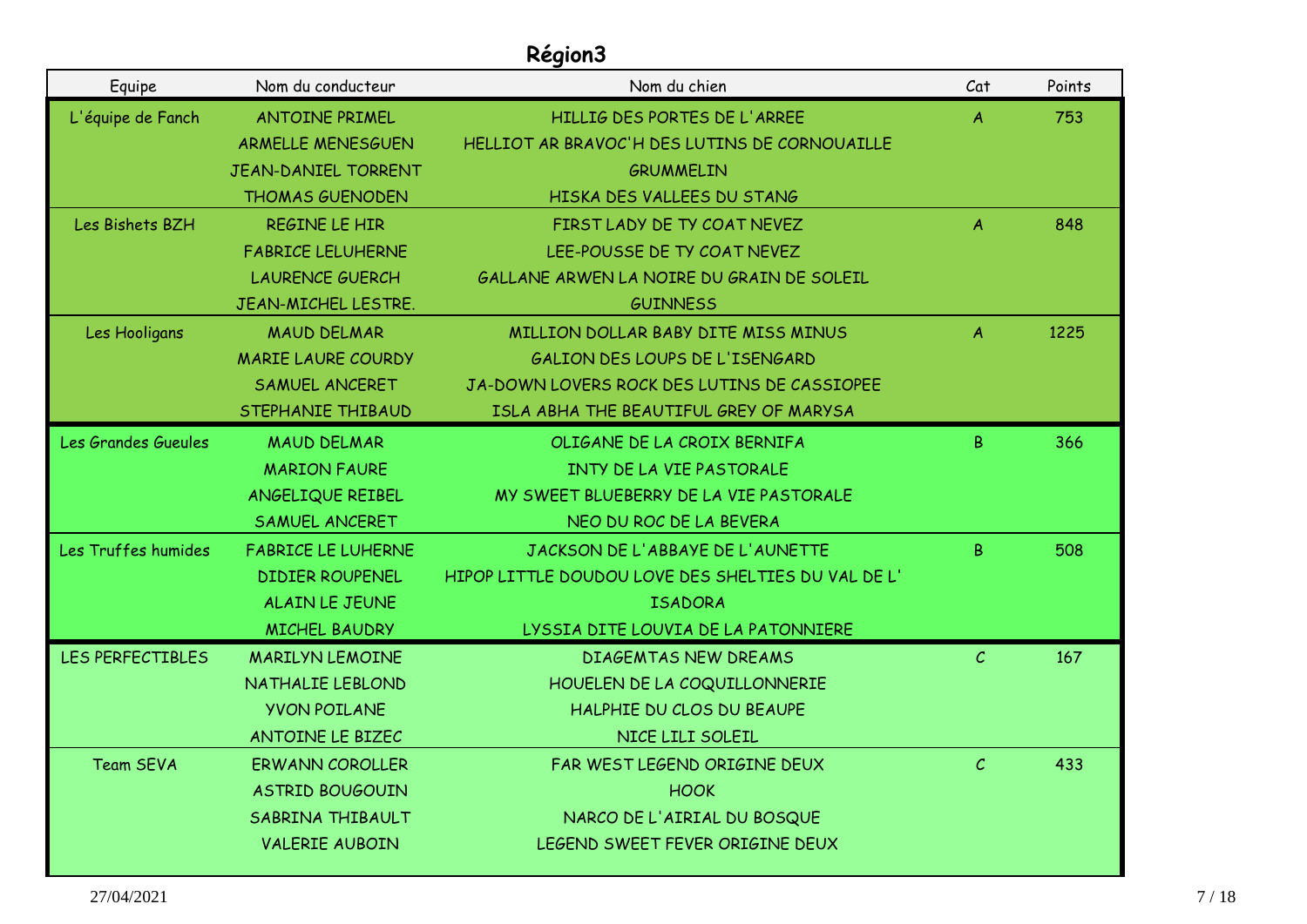| Les Austrabelges      | <b>ALBAN CALVEZ</b>        | <b>IROS</b>                                 | $\mathcal{C}$ | 801  |
|-----------------------|----------------------------|---------------------------------------------|---------------|------|
|                       | CATHERINE L HENORET        | GRANY DES CHEMINS DE LA THEBAUDIERE         |               |      |
|                       | <b>ELIANE LEJEUNE</b>      | <b>JAIPUR</b>                               |               |      |
|                       | <b>ELODIE PASTEZEUR</b>    | LAOUEN DES PLAINES DU MINERVOIS             |               |      |
| <b>NTC</b>            | <b>ARMELLE BRUNO</b>       | IGGY-POP DES PERLES NOIRES                  | $\mathcal{C}$ | 910  |
|                       | ANTOINE LE BIZEC           | H'FUNK DU CLOS DU BEAUPE                    |               |      |
|                       | <b>CASSIEN BEAUFORT</b>    | <b>ISTRIA</b>                               |               |      |
|                       | ENOLA CADORET              | JUST-MINNIE IZARRA XAKUR                    |               |      |
| <b>Team Breizh</b>    | ANNE GICQUEL               | JANE DES BERGERS DE LA VALLEE D'EOLE        | $\mathcal{C}$ | 1356 |
|                       | <b>KARINE OSBORNE</b>      | OBI-WAN LAND DE LORELEI ET DE UTOPIE        |               |      |
|                       | VINCENT LE RICHE           | LUKA DU DOMAINE DES RENEGATS                |               |      |
|                       | ALAIN GICQUEL              | GUERMITT DU MOULIN DE LA VOISE              |               |      |
| Ness et ses Monstres  | <b>MURIEL WEISMAN</b>      | <b>NESS</b>                                 | $\mathcal{C}$ | 1592 |
|                       | <b>LAURE JARRY</b>         | L'EASY                                      |               |      |
|                       | PHILIP MOOREY              | <b>JAPY</b>                                 |               |      |
|                       | SYLVIE FOUILLEUL           | <b>MOUKY</b>                                |               |      |
| La martyre ça déchire | PHILIPPE ROUGER            | <b>INDIEN DU COLOMBIER CELTE</b>            | $\mathcal{C}$ | 1737 |
|                       | <b>MARGAUX ROUGER</b>      | IKITA DU COLOMBIER CELTE                    |               |      |
|                       | CLAIRE LESQUIN             | <b>INNA</b>                                 |               |      |
|                       | <b>DAVID GUENODEN</b>      | <b>GUETTY DU COLOMBIER CELTE</b>            |               |      |
| LES D'FONCEZ          | <b>JEAN-PIERRE HALLIER</b> | JEDI DE LA TORTERIE                         | D             | 1907 |
|                       | <b>ALINE LE LEC</b>        | <b>GRENNIE DELRANO DES LEGENDES DE RETZ</b> |               |      |
|                       | <b>KARINE OSBORNE</b>      | <b>LAA-WAASKA DU VAL DE LA DURDENT</b>      |               |      |
|                       | <b>SYMON LEPLAT</b>        | <b>I AM ASLAN SHUMBA MOYO</b>               |               |      |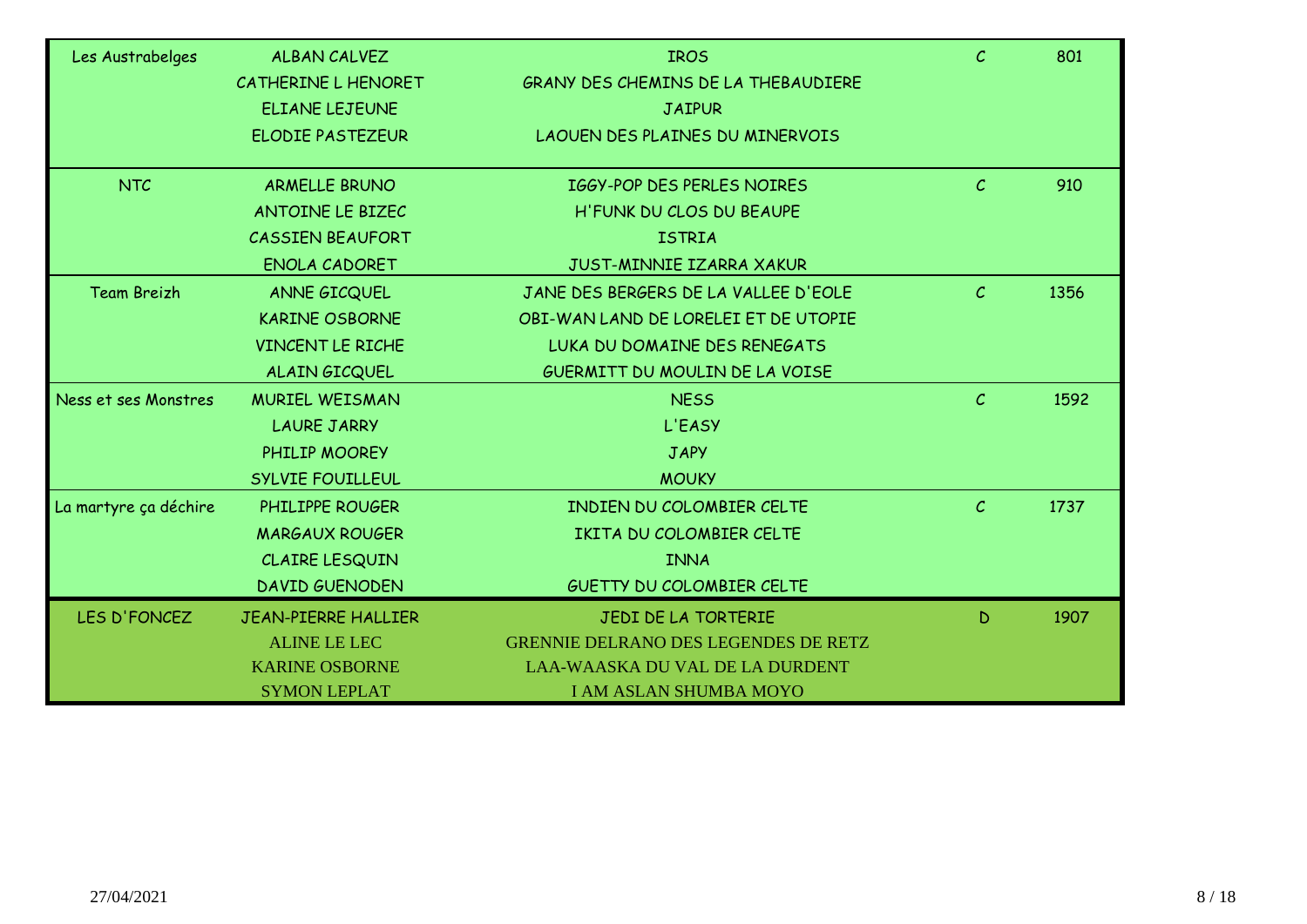| Equipe               | Nom du conducteur         | Nom du chien                                 | Cat              | Points |
|----------------------|---------------------------|----------------------------------------------|------------------|--------|
| The apocalypse now   | <b>CLEMENTINE FOREST</b>  | <b>H'PINKY BLACK</b>                         | $\boldsymbol{A}$ | 511    |
|                      | <b>MARIE GUILLOT</b>      | LEXIE BLACK DES DEUX ETOILES                 |                  |        |
|                      | <b>AUDREY OURDANABIA</b>  | MADNESS GIRLS AGAIN DES MAGIES DE L'ELISLYNE |                  |        |
|                      | <b>LAURA PUTIGNY</b>      | HOCUS POCUS HADES DU MONDE DE JUSTINE        |                  |        |
| Jackshet, j'achète   | LILIANE COEUR ODELOT      | <b>FALKOR KULTISSIM'</b>                     | $\boldsymbol{A}$ | 567    |
|                      | PATRICIA LOUKINE          | JOLIE MOME DE LA VALLEE DES NOYERES          |                  |        |
|                      | <b>VIRGINIE LEJEUNE</b>   | L'TCHO LYPTON GOLD DE LA MAISON DES CARMES   |                  |        |
|                      | JACQUES MEHEU             | <b>GRANNY SMITH DU VENT DES MOISSONS</b>     |                  |        |
| ôlalayalouneo        | ALEXANDRINE HUITOREL      | NEOPTOLEME DES PLAINES DU MINERVOIS          | A                | 1112   |
|                      | SOPHIE BRISSET            | OH LA LA LA DU DOMAINE DE MAKNO              |                  |        |
|                      | <b>NICOLE DUBUY</b>       | LOU DU CLOS DE LARPEGE                       |                  |        |
|                      | <b>VIRGINIE RADZIETA</b>  | LAYA                                         |                  |        |
| Les marins B-richons | <b>ISABELLE LOGEREAU</b>  | <b>INSIDE DU DOMAINE DE MAKNO</b>            | B.               | 613    |
|                      | ROLAND COROT              | LEELOO KICSI VOLGY                           |                  |        |
|                      | <b>WILLIAM DUPUIS</b>     | LATINO DES DOUDOUS DE LA GRAVE               |                  |        |
|                      | <b>DOMINIQUE REGULA</b>   | <b>LOUENN</b>                                |                  |        |
| Can'incroyables      | <b>AUDREY MOREIRA</b>     | OENDOU DE LA PORTE DES TOUIM'S               | B.               | 651    |
|                      | BENEDICTE DENIG           | <b>MIEL</b>                                  |                  |        |
|                      | CHRISTIAN TILLIER         | LOUSTIC BLOND DES MILLE ECLATS DES TOUR.     |                  |        |
|                      | <b>BERNARD CHAROLLES</b>  | IKER DE L'OUCHE DES GEAIS                    |                  |        |
| <b>POTENTIEL</b>     | CATHERINE GELEZEAU        | ILYSSE DE L'ARCHE DES MOLKASSAY              | B.               | 1197   |
|                      | FREDERIQUE DIAZ           | NEWTON DE LA VALLEE DU MAINLAND              |                  |        |
|                      | MARIE-CHRISTINE D'AZEVEDO | <b>ILIADE-BLEUE</b>                          |                  |        |
|                      | NATHALIE EVRARD           | JPLOUF DU TAILLIS DU HOU                     |                  |        |
| <b>HAMI-CALL</b>     | <b>LAURENCE PREVOST</b>   | MBWA DU DOMAINE DE LA SALVONIERE             | C                | 420    |
|                      | ALEXANDRINE HUITOREL      | HUP DES PLAINES DU MINERVOIS                 |                  |        |
|                      | CHRISTELE AURIANT         | <b>INESS DU MAS DES LAVANDES</b>             |                  |        |
|                      | <b>ALAIN BAUCHART</b>     | LYLOU DU CLOS DE NETILIA                     |                  |        |
|                      |                           |                                              |                  |        |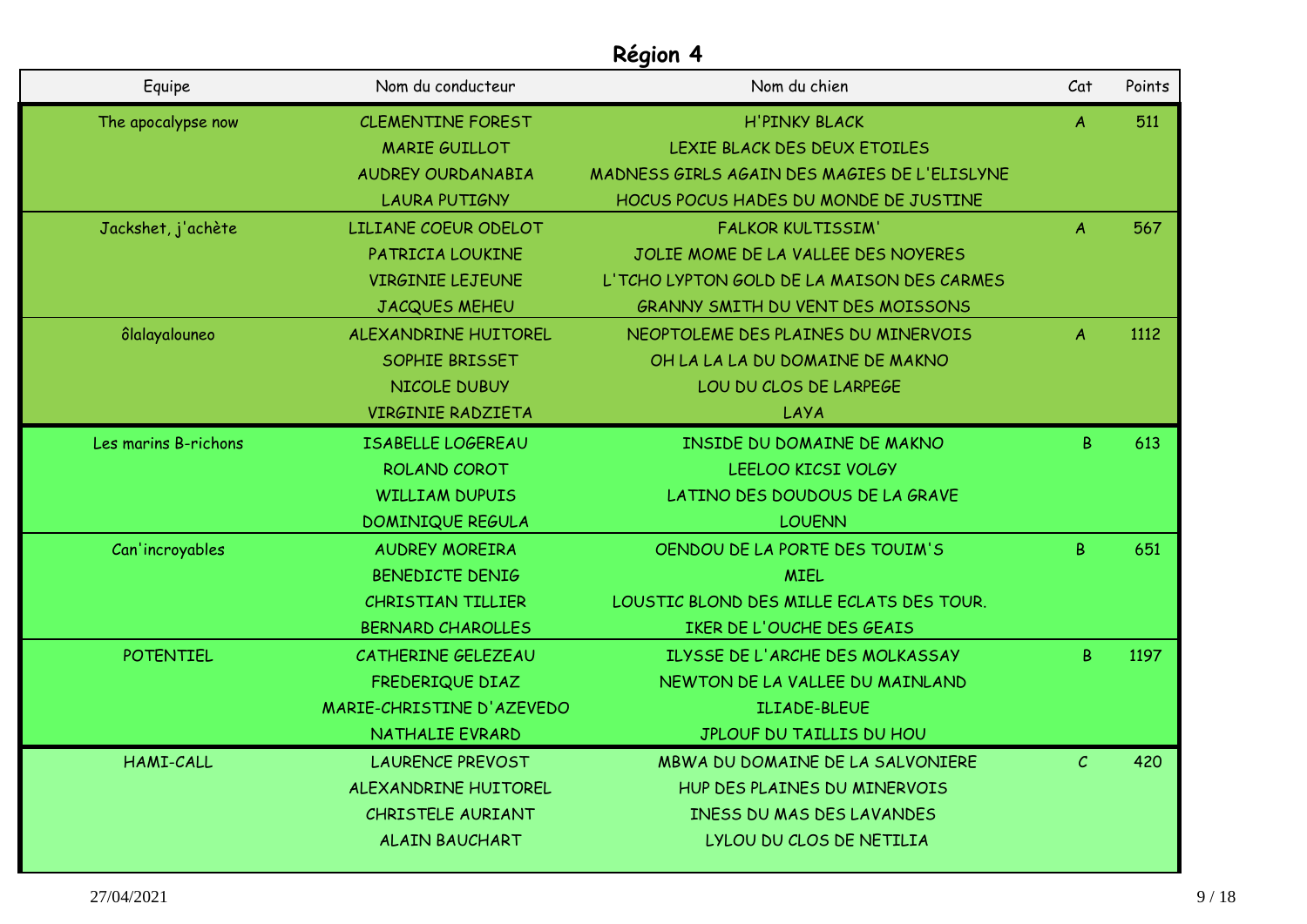| Girl's Power                        | SYLVIE DEROUINEAU         | JANELLE OPALAUSSIE                           | $\mathcal{C}$ | 422  |
|-------------------------------------|---------------------------|----------------------------------------------|---------------|------|
|                                     | PIERRE DEROUINEAU         | <b>HELLYA</b>                                |               |      |
|                                     | <b>DOMINIQUE BARBON</b>   | <b>MISS</b>                                  |               |      |
|                                     | CINDY DUVAL               | JOURNEY-TO-CHOCABLOC DES RIVES DU LAGON BLEU |               |      |
| <b>KBC TEAM</b>                     | PATRICK LACHAUSSEE        | <b>ISERE</b>                                 | $\mathcal{C}$ | 1159 |
|                                     | <b>KEILANI LACHAUSSEE</b> | <b>JAWS MAUI</b>                             |               |      |
|                                     | <b>VAIHERE RAGIVARU</b>   | <b>M'VOLF</b>                                |               |      |
|                                     | PHILIPPE DESFORGES        | I'AM INES RINGAROOMA                         |               |      |
| Why not                             | ISABELLE HAZIRAJ          | MAYDAY-MAYDAY                                | $\mathcal{C}$ | 1857 |
|                                     | <b>LAURENT LAROCHELLE</b> | <b>GWADA DU FOSSERET</b>                     |               |      |
|                                     | <b>AMANDINE VOILAND</b>   | <b>HELIOS</b>                                |               |      |
|                                     | <b>ANDRE-MARC PINSON</b>  | <b>LEADER</b>                                |               |      |
| TEAM PAILLETTES                     | <b>MARYLINE MARTIN</b>    | IDEAL DES PLATEAUX DU HAUT DOUBS             | $\mathcal{C}$ | 2280 |
|                                     | <b>DOMINIQUE BARBON</b>   | H'KENZY DU DOMAINE DE LA BARBONNI            |               |      |
|                                     | NOEMIE PELLICIOLI         | JUNGLE BOY TOKINA DES MINIS TOON'S           |               |      |
|                                     | <b>SARAH CAVAILLE</b>     | <b>PLUME</b>                                 |               |      |
| Les papys et leur drôles de blondes | <b>CLARENCE CHAMBAZ</b>   | NAIADE SPINEFLY                              | $\mathcal{C}$ | 2673 |
|                                     | NOEMIE BREUILLE           | PAGAIE DES GUERRIERS D'ANUBIS                |               |      |
|                                     | SANDRINE SILVAGNI         | JUST AN ANGEL DES GARDIENS DE TOUNFI         |               |      |
|                                     | <b>ROGER BAUT</b>         | MITSOUKO DE LA SOURCE D'EDESSE               |               |      |
| Les golden bergères                 | <b>DELPHINE GIRAUDET</b>  | HAKA TIMATANGA                               | $\mathcal{C}$ | 2879 |
|                                     | PATRICIA LALLEMAND        | JUSTE UNE ILLUSION DE LA VIE PASTORALE       |               |      |
|                                     | CATHERINE KELSEN          | INDIANA DES BERGERS FLAMBOYANTS              |               |      |
|                                     | FREDERIQUE BRARD          | HOUALI DES AMOURETTES DE BEJARIE             |               |      |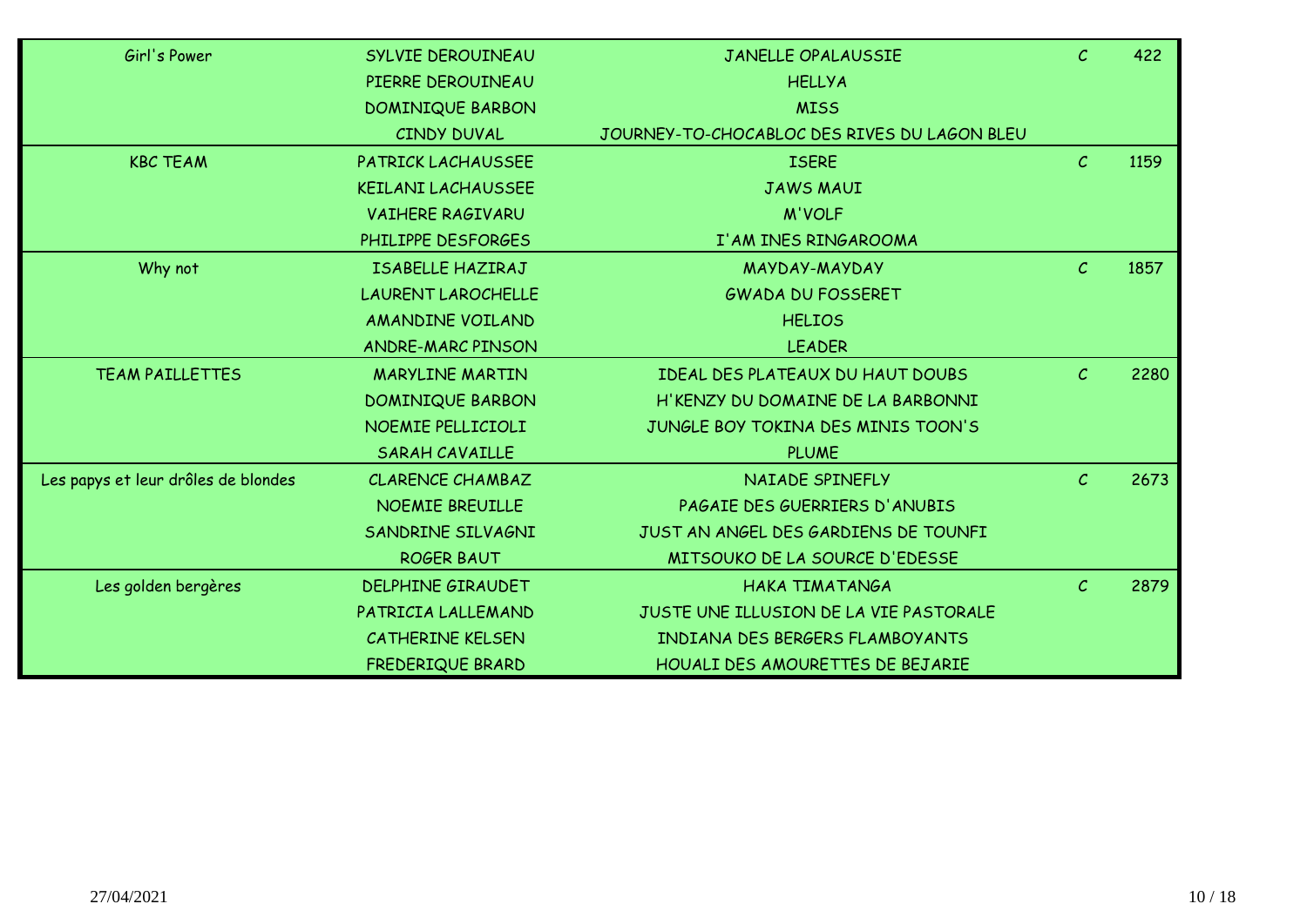| Equipe                | Nom du conducteur          | Nom du chien                               | Cat              | Points |
|-----------------------|----------------------------|--------------------------------------------|------------------|--------|
| <b>Handi Warriors</b> | CYRIL CHAUVIN              | <b>LOUPY</b>                               | $\boldsymbol{A}$ | Handi  |
|                       | <b>VALERIE GELLET</b>      | FRAISE DES BOIS DU CLOS D'EMMA             |                  |        |
|                       | FRANCINE LA MONICA         | MAY BE ONE CHAMPION VANORA JONE'S          |                  |        |
| <b>PASHETeS</b>       | EDOUARD MACIEL             | LEX DU GRAND CHAMP D'AUBERTANS             | A                | 684    |
|                       | <b>DANIELA HENTSCHEL</b>   | <b>GUIGNOL</b>                             |                  |        |
|                       | CORINNE RADWAN             | HOMER DU GRAND CHAMP D'AUBERTANS           |                  |        |
|                       | <b>BEATRICE JEUNE</b>      | JIMINY-CRICKET DE QUIMBERLEY               |                  |        |
| Les Saintais          | <b>RENE GOBERT</b>         | OKAPIE DES LOUPS DE L'ISENGARD             | A                | 892    |
|                       | <b>DANIELLE GOBERT</b>     | ILLICO DES LOUPS DE L'ISENGARD             |                  |        |
|                       | <b>LANA DELAVAL</b>        | <b>HANOI</b>                               |                  |        |
|                       | <b>GWENDOLINE DELAVAL</b>  | <b>JOANE</b>                               |                  |        |
| Zinzins dogs          | <b>FLORENCE BLANC</b>      | <b>IGUZKI OF ULTIMA BLUE DREAM</b>         | $\overline{A}$   | 1041   |
|                       | <b>MICHEL SARRAUD</b>      | MALYA                                      |                  |        |
|                       | STEPHANIE BUTTIGIEG        | JIG LA BI NOIRE DU CLAN CASTELAU           |                  |        |
|                       | <b>MARIE FRANCE GASSER</b> | JEYHSSIE JEANNE DES PETITS ANGES DE SOPHIE |                  |        |
| Les PyrShet           | <b>LAURENCE RAYMOND</b>    | <b>JAIME</b>                               | B.               | 633    |
|                       | <b>CLAUDE ANNEREAU</b>     | JILOU DES HAIES DE CHENES VERTS            |                  |        |
|                       | <b>SANDRA ANDRE</b>        | LITTLE ROY DU FIEF DES PETITS CRUNCHIS     |                  |        |
|                       | PATRICK RAYMOND            | PILTONE VI DU FIEF DES PETITS CRUNCHIS     |                  |        |
| Les 4 J               | <b>WILLIAM RENON</b>       | <b>JACINTHE</b>                            | B.               | 1140   |
|                       | MONIQUE DE DECKER          | JOKO DES VOLCANS DE KATILOU                |                  |        |
|                       | <b>BEATRICE DAGOIS</b>     | JIGOLO DE VALLAURIS DES ASTUCIEUX          |                  |        |
|                       | BRIGITTE CHABANAT          | JENA BABY LOVE                             |                  |        |
| Micmac à quatre       | <b>CHARLENE DUBREUIL</b>   | <b>MIA</b>                                 | $\mathcal{C}$    | 558    |
|                       | <b>VIVIANE ROUSSEL</b>     | MOLOSS-MILORD                              |                  |        |
|                       | <b>JEAN-CLAUDE PERSON</b>  | LOUKIA DU CLAN MACVAL                      |                  |        |
|                       | <b>JOELLE MAS</b>          | FANTASTIC FEATURE'S ELCOUMBIA              |                  |        |
|                       |                            |                                            |                  |        |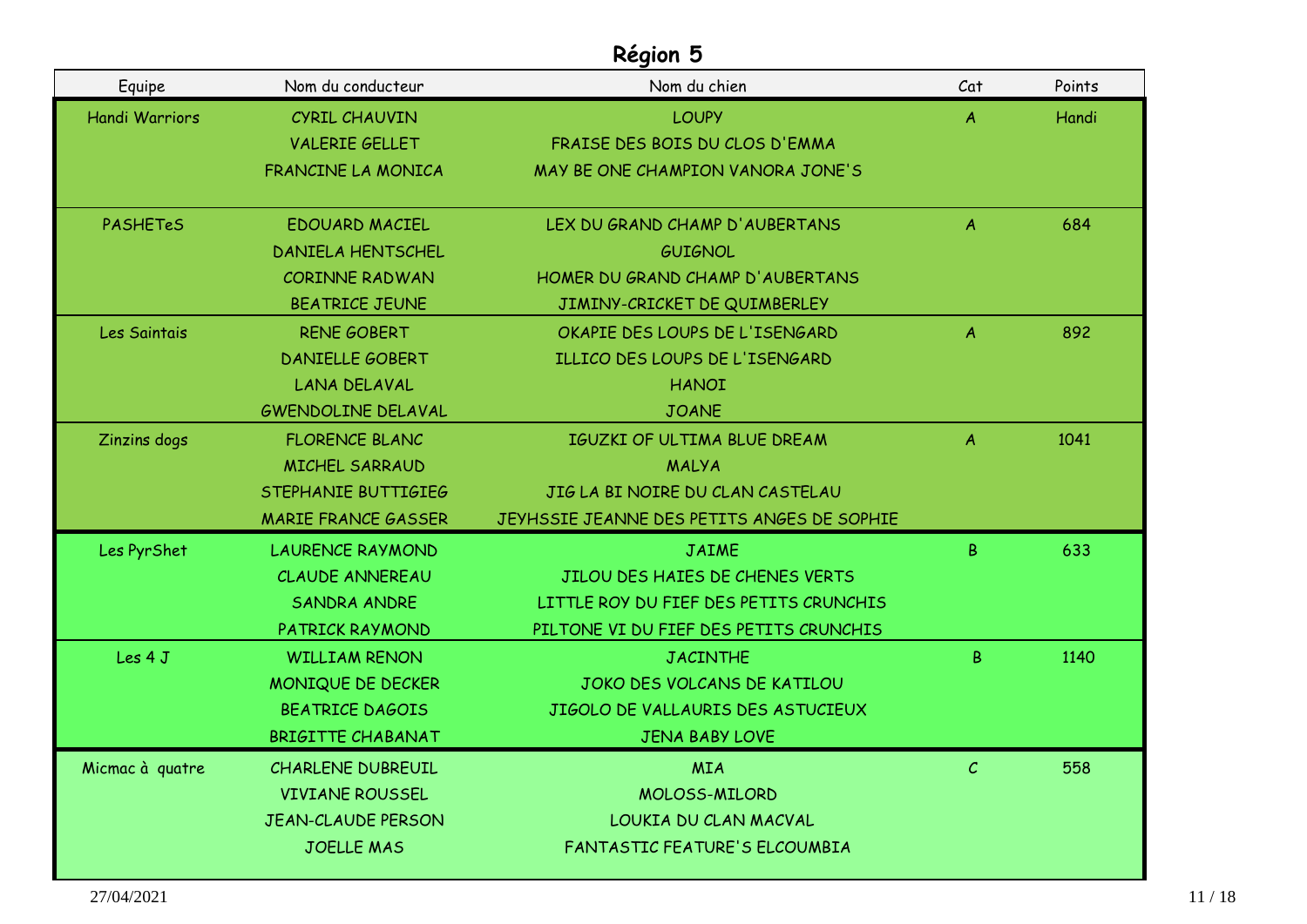| Nos amours de poilus  | <b>DAVID THORIN</b>      | LOOK THE SKY DES TERRES D'OVERCOSS          | $\mathcal{C}$ | 1078 |
|-----------------------|--------------------------|---------------------------------------------|---------------|------|
|                       | <b>JEREMY ALLIO</b>      | LILAS DE VALOUDSHA                          |               |      |
|                       | <b>BENJAMIN BERCHOUX</b> | <b>OWEN</b>                                 |               |      |
|                       | <b>FRANCOISE DURIEUX</b> | LE MASSAI DU COLOMBIER CELTE                |               |      |
| Un pas de plus        | <b>ALAIN LACOURT</b>     | IDEALE ROUGE ARGENT TWINWAY                 | $\mathcal{C}$ | 1296 |
|                       | PATRICK BONNET           | I-LOVE-ROCK-N'ROLL DU VAL DES PETITS GENIES |               |      |
|                       | <b>JEROME GHISLAIN</b>   | IMPERIO DE L'ESPRIT DES MOHICANS            |               |      |
|                       | SONIA GHISLAIN           | FENDJEE DE L'ESPRIT DES MOHICANS            |               |      |
| <b>VITETAZONE 2</b>   | <b>KATY RICHARD</b>      | LAIKA                                       | $\mathcal{C}$ | 1930 |
|                       | PHILIPPE MEUNIER         | <b>NEWMAN</b>                               |               |      |
|                       | <b>HONORINE MEUNIER</b>  | <b>GAMELLE</b>                              |               |      |
|                       | MARGARITA MAINGUENAUD    | MANAKINN DRAGON DES COMPAGNONS D'EWENELL    |               |      |
| elle et eux           | <b>LAURE FRIEDE</b>      | <b>LION</b>                                 | $\mathcal{C}$ | 1971 |
|                       | <b>OLIVIER GADE</b>      | JURGEN D'HERRERA DEL ALCANTARA              |               |      |
|                       | <b>GERARD DEQUAIRE</b>   | ORIGINAL A'OSLO WHISPERING A KISS           |               |      |
|                       | SAVART HENAFF ASTRID     | <b>OLIVE</b>                                |               |      |
| Les 4 Patt' et Tic    | NADEGE SERMENT           | IPSY BLACK DE L'ETOILE DES LOUVES           | $\mathcal{C}$ | 3078 |
|                       | <b>MAELLE SCHMITT</b>    | NEW BLACK SWEETHEART EVER HALING            |               |      |
|                       | <b>JEREMY FERRERO</b>    | MAD MAX DU DOMAINE DE L'HARMONIE            |               |      |
|                       | ALAIN DELAGE             | IODA DU DOMAINE DU BOIS ROSIER              |               |      |
| Les bergers en fureur | <b>CHARLENE VOISSE</b>   | <b>NAIKO</b>                                | $\mathcal{C}$ | 3419 |
|                       | SONIA GHISLAIN           | LUCKY DES PRES D'ARTEMIS                    |               |      |
|                       | <b>JEROME GHISLAIN</b>   | <b>GUECKO</b>                               |               |      |
|                       | AMELIE ROQUES            | OPEN YOUR HEART VICTORY WIND'S              |               |      |
| Les jeun's            | <b>JEAN MARIE GUERET</b> | <b>OLYMPE</b>                               | $\mathcal{C}$ | 5120 |
|                       | LODIE CANDELA            | <b>NITRO</b>                                |               |      |
|                       | <b>LAURENCE RENAUD</b>   | NADI SWEET QUICK AND SMART                  |               |      |
|                       | ANNE-MARIE GRANGE-COUR   | OPEN BAR DE LOUSTALARIE DES BOURDALATS      |               |      |
|                       |                          |                                             |               |      |
|                       |                          |                                             |               |      |
|                       |                          |                                             |               |      |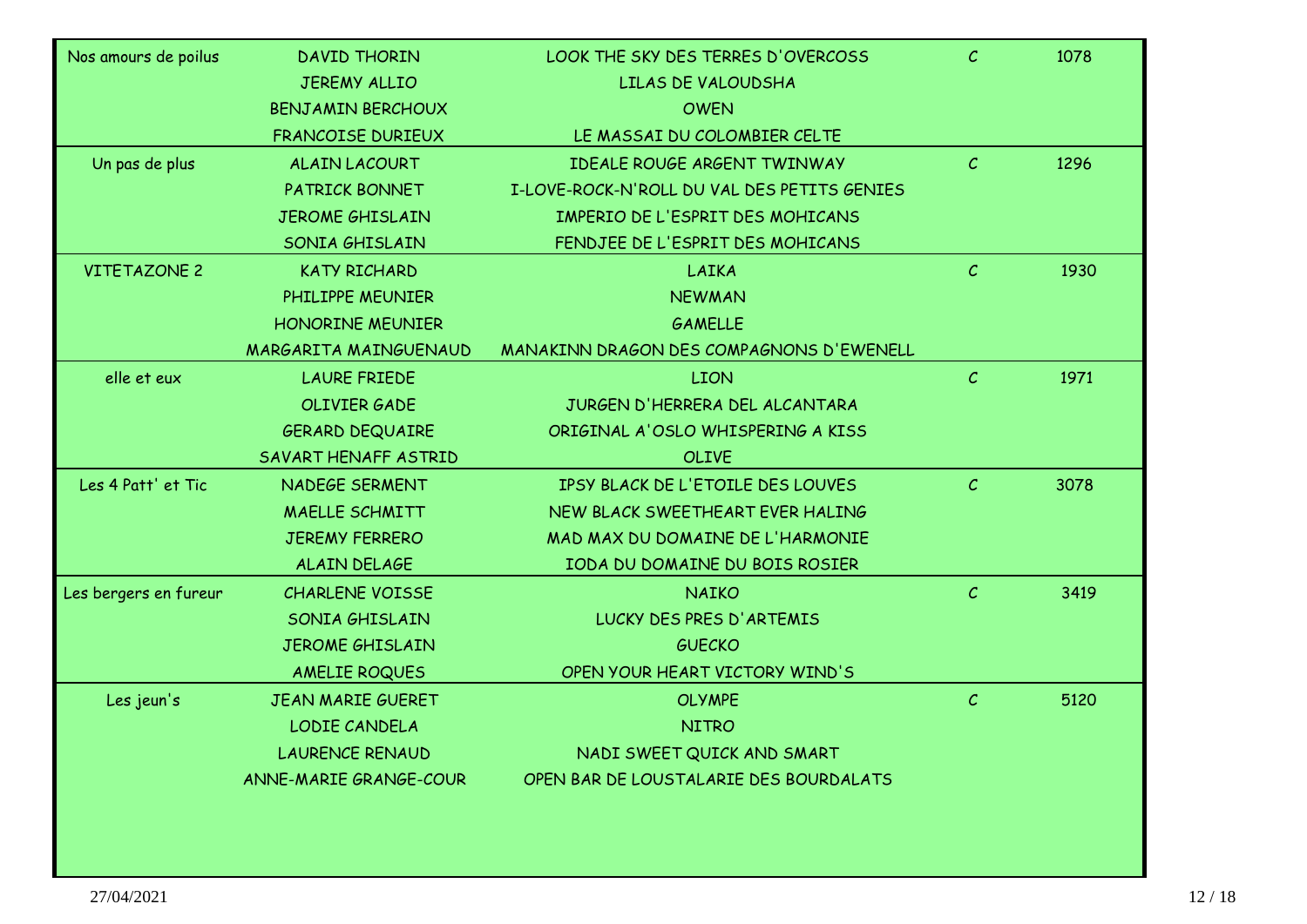| D PAS C | LANA DELAVAL           | TWOOK DU DOMAINE DE LA CHAUSSONNERIE | D. | 1017 |
|---------|------------------------|--------------------------------------|----|------|
|         | ISABELLE RICHARD       | MITSUMI DU MAS DE KEVANTSTEPH        |    |      |
|         | <b>YOANN BAGES</b>     | <b>JENKA</b>                         |    |      |
|         | <b>PHILIPPE HENIAU</b> | JACOTTE AR BUGALE AN NOZ             |    |      |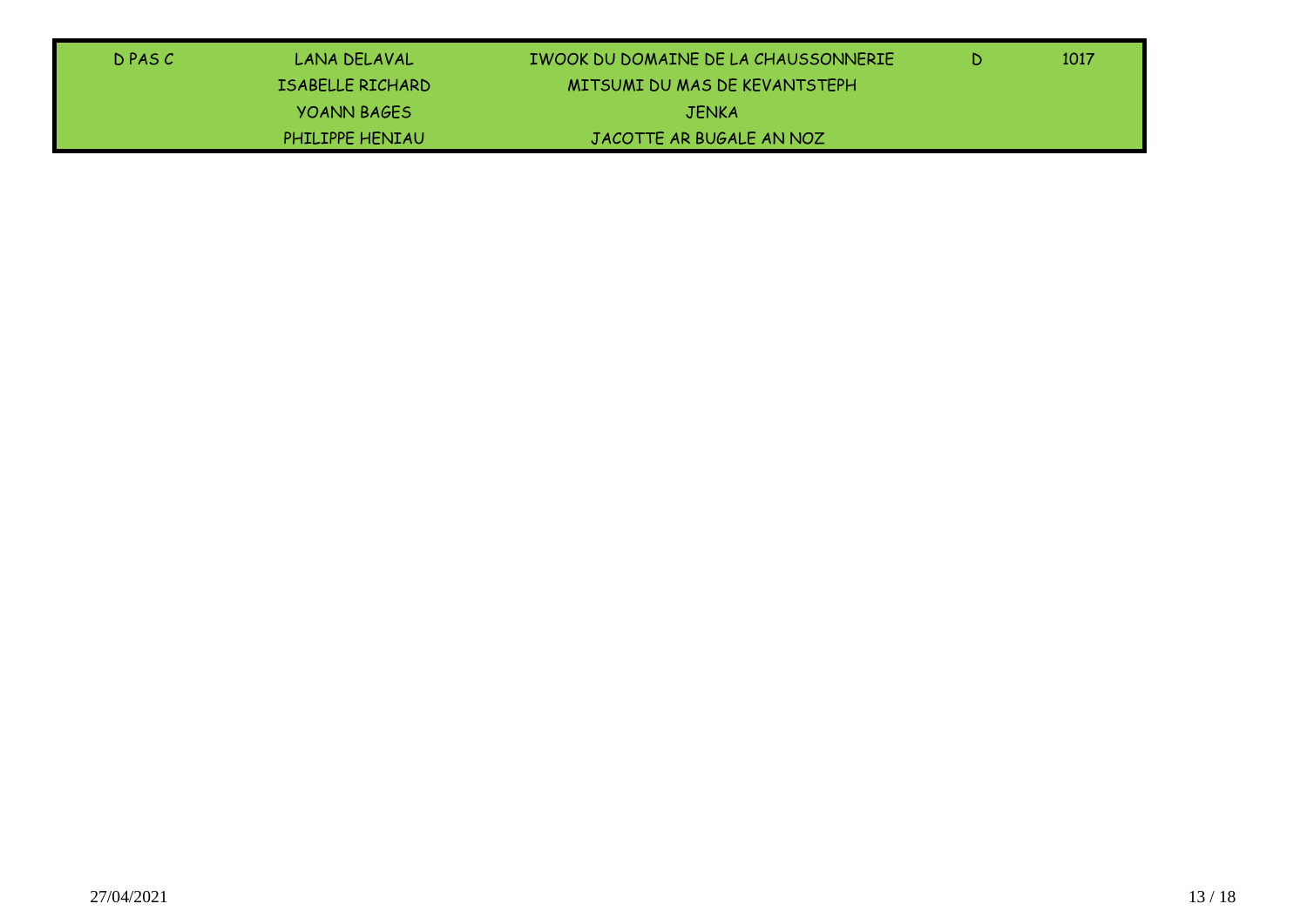| Equipe                     | Nom du conducteur          | Nom du chien                                        | Cat              | Points |
|----------------------------|----------------------------|-----------------------------------------------------|------------------|--------|
| Le Staff des Shets         | <b>AURELIE ZACCARIOTTO</b> | HESMEE DE LA CHAMBRETTE AGENAISE                    | A                | 1067   |
|                            | <b>PAULINE COUSSE</b>      | MY WITCH MAKINO OF LOVELY FAIRY BLUE                |                  |        |
|                            | CHRISTINE VIDOTTO          | <b>JELKA DU BON PRESAGE</b>                         |                  |        |
|                            | CHRISTINE BRECHEMIER       | LEAF NOIRE DU CLAN CASTELAU                         |                  |        |
| <b>LES BARGEORETTES</b>    | <b>EVELYNE BERTRAND</b>    | MALICE DU GRAND CHAMP D'AUBERTANS                   | A                | 1181   |
|                            | <b>EVELYNE ALEX</b>        | JESKA DU DOMAINE D'UTAH                             |                  |        |
|                            | <b>LAURENCE BUSQUE</b>     | OK LADY DU CAP DE LA COSTE                          |                  |        |
|                            | <b>MARTINE BERNIER</b>     | I'AM DU PEIGNE D'OR                                 |                  |        |
| Ces drôles de Gamms        | <b>DOMINIQUE DEBRAY</b>    | <b>MEZZO AT FUTURE LOOK</b>                         | $\boldsymbol{A}$ | 2130   |
|                            | <b>BEATRICE BAUDON</b>     | <b>MYA</b>                                          |                  |        |
|                            | MICHELE CAOULES            | GASHET DES PETITES FEES DES SABLES                  |                  |        |
|                            | <b>MARTINE MAZEROLLES</b>  | NASH DES NECTARS D'ORION                            |                  |        |
| <b>Galican Medium Team</b> | <b>JEAN-PAUL SALVA</b>     | LEE DE L'OREE DES SAPINS                            | B                | 271    |
|                            | RENAUD CASTELAIN           | LIKE A SOUTH WEST WIND LIPS DES ROMARINS DE MAYERLI |                  |        |
|                            | <b>SEVERINE GAUTIER</b>    | MILKY WAY ON MY REALITY                             |                  |        |
|                            | <b>VIRGINIE BRUNA</b>      | ICE TEA ENERGY DRINK DES VITALITY STAR              |                  |        |
| Les B' BOUH                | AURELIE ZACCARIOTTO        | <b>HUBBLE</b>                                       | B.               | 1253   |
|                            | PIERRE ZACCARIOTTO         | NY DE LOUBAJAC                                      |                  |        |
|                            | <b>MAÀ LYS COUDERC-RAU</b> | JUMPING SHEEP DU GRAND CHAMP D'AUBERTANS            |                  |        |
|                            | <b>ANNIE RAUZY</b>         | JONNA DU JARDIN DES ESPIEGLERIES                    |                  |        |
| Crocs mignons              | <b>AURELIE BOUSQUET</b>    | <b>HELSY</b>                                        | B                | 1736   |
|                            | PRISCILLA DECARSIN         | <b>JEHNA</b>                                        |                  |        |
|                            | JENNIFER RETTERER          | <b>INNA</b>                                         |                  |        |
|                            | <b>AUDREY VANBELLE</b>     | NANOOK DE L'OMBRE DU VERGER DE MYNC                 |                  |        |
| Les JJ-TOP                 | FREDERIC DURAND            | <b>JOE IZARRA XAKUR</b>                             | $\mathcal{C}$    | 479    |
|                            | <b>FRANCOIS BARTHET</b>    | JAGNA DE LA TRIBU DU VENT                           |                  |        |
|                            | <b>CAROLANN BIHAN</b>      | JINX BLACK MAGIC DE LA SQUADRA DI RADJA             |                  |        |
|                            | <b>MICHELE PLANQUES</b>    | LINDY HOP DES BORDES DE JERLOO                      |                  |        |
|                            |                            |                                                     |                  |        |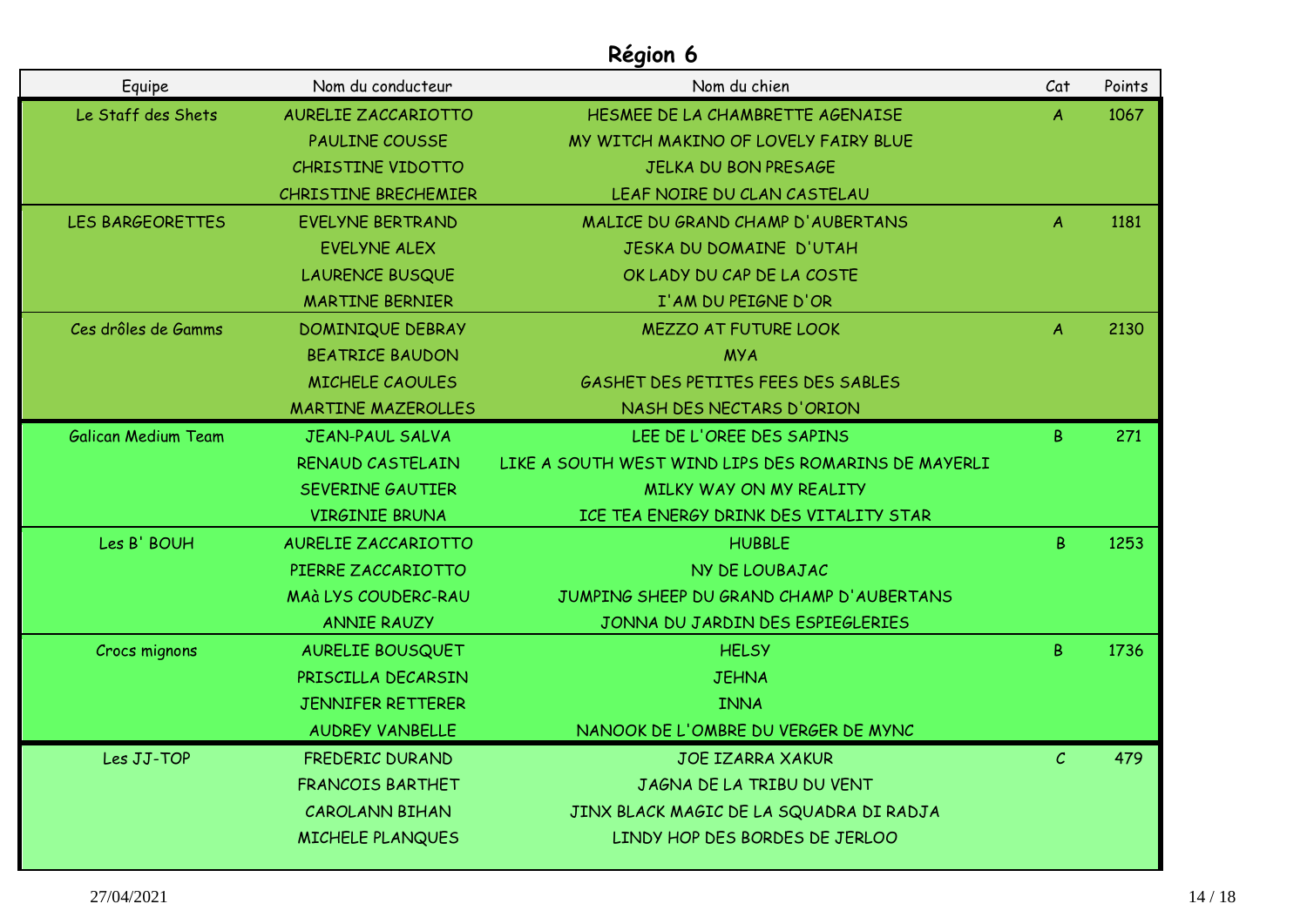| le grand blond et ses brunettes | NADINE GOURDON             | NAHIA DE L'AIRIAL DU BOSQUE                            | $\mathcal{C}$ | 698  |
|---------------------------------|----------------------------|--------------------------------------------------------|---------------|------|
|                                 | <b>JOELLE BONNEAU</b>      | LEENOUK DU MAZAGE DE MASCAYENNE                        |               |      |
|                                 | ALINE BARNABA              | HELLO SWEETIE DE LA BERGERIE DE MORGANE                |               |      |
|                                 | <b>BRUNO BARNABA</b>       | LITTLE KISS DE LA BERGERIE DE MORGANE                  |               |      |
| Doggy UP                        | <b>CAROLINE THOMAS</b>     | LARA CROFT LOS PITCHOUS BRENSOL                        | $\mathcal{C}$ | 712  |
|                                 | SERGE NICOLI               | ICE DU DOMAINE DE JIQUATRESSE                          |               |      |
|                                 | <b>GENEVIEVE PHILIP</b>    | <b>HELYA</b>                                           |               |      |
|                                 | JULIE BERNARD BAZIN        | MZYAN OF THE MARJOHRITA                                |               |      |
| Les catastrophes                | <b>JEAN-FRANCOIS SEDES</b> | LEGEND DES COMPAGNONS DU BERGER                        | $\mathcal{C}$ | 1669 |
|                                 | PATRICE GRIZAUD            | O'KIM DE FONT-MOSSON                                   |               |      |
|                                 | NATHALIE BESSON            | HERA TARANAK' ALIKA                                    |               |      |
|                                 | <b>ESTELLE BESSON</b>      | LA KHALEESI QUICK AND SMART                            |               |      |
| <b>ARMAPASA</b>                 | <b>MAELLE BENOIT</b>       | JINGLE ROCK DU DOMAINE DE LA VEYSSIERE                 | $\mathcal{C}$ | 2856 |
|                                 | CHRISTOPHE GARCIA          | IRUN DE L'AIRIAL DU BOSQUE                             |               |      |
|                                 | SABINE WOTIN               | MIC MAC OUEST FOR STYX OF THE MARJOHRITA               |               |      |
|                                 | PASCALE SEGUY              | JOLIE JALOUSE DITE MISS HARIET DU DOMAINE DE LA VEYSS. |               |      |
| kanvouvoulets                   | NATHALIE BUTTEUX           | <b>JIXEN DE MOUNSEMPE</b>                              | $\mathcal{C}$ | 3648 |
|                                 | <b>MAGALI EMMEL</b>        | OKEY DE LA PLUME DE LA BERGERIE                        |               |      |
|                                 | <b>COLETTE PFEIFFER</b>    | OUZO DE LA VIE PASTORALE DE VAP                        |               |      |
|                                 | <b>ARLETTE CATTOEN</b>     | LASKA DU TERRIL NOMADE                                 |               |      |
| <b>ALPANAMA</b>                 | <b>MAELLE BENOIT</b>       | <b>ANUBIS</b>                                          | $\mathcal{C}$ | 3967 |
|                                 | ALEXANDRA BARRERE          | <b>MOKA</b>                                            |               |      |
|                                 | NATHALIE LAUGAA            | LAKY DE LA BERGERIE D'ARGENT                           |               |      |
|                                 | PASCALE SEGUY              | OGUSTINE L'ORGUEILLEUSE DU DOMAINE DE LA VEYSSIERE     |               |      |
| <b>OuiMéNon</b>                 | <b>CECILE KLEIN</b>        | <b>HEAVEN</b>                                          | $\mathcal{C}$ | 4547 |
|                                 | SOANA GARZINI              | <b>OZ</b>                                              |               |      |
|                                 | PATRICK LECETRE            | <b>IGLOO</b>                                           |               |      |
|                                 | <b>ALAIN LECORDIER</b>     | <b>EYOTA</b>                                           |               |      |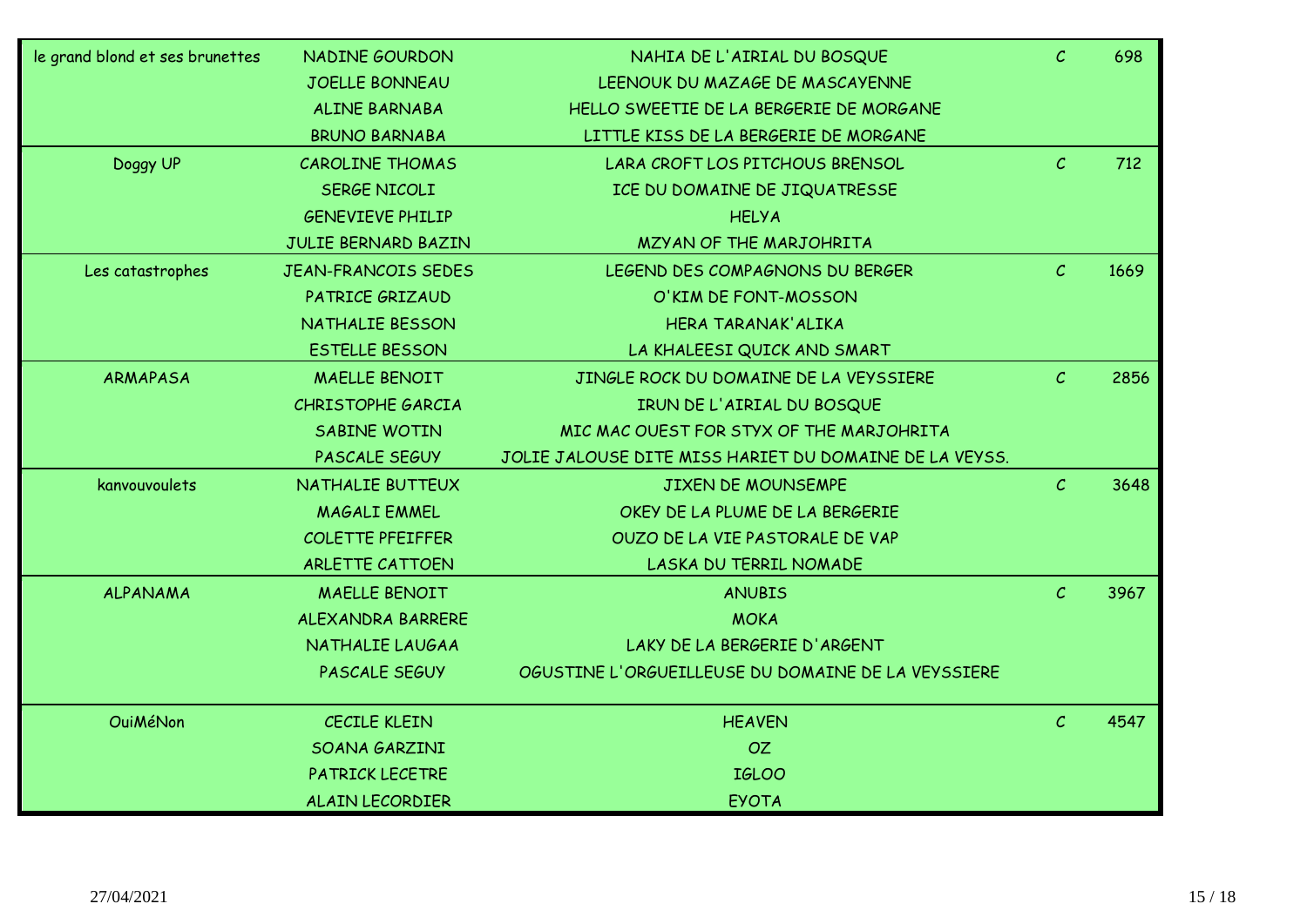| Equipe               | Nom du conducteur         | Nom du chien                                              | Cat              | Points |
|----------------------|---------------------------|-----------------------------------------------------------|------------------|--------|
| Jouky et les Sheltis | <b>PAULINE MIGNOT</b>     | LARKENSTONE MAGICAL STORY LA NOIRE DU GRAIN DE            | A                | 349    |
|                      | PRISCILIA ADOR            | MAKAYAN PETITE FLAMME DE LA STELLA DEL PYRAME             |                  |        |
|                      | <b>CLEMENTINE PERCHE</b>  | I'M-LUCKY-STAR                                            |                  |        |
|                      | <b>ALICE ETEVENOT</b>     | JOUKY OF JACK AND CO                                      |                  |        |
| Les speedy truffes   | <b>JEAN-MARC JOUVENEZ</b> | LOUSTIC DE LA BRUYERE DU MAZY                             | A                | 528    |
|                      | CAROLE ADOUX              | NESSBI BLACK DU CLAN CASTELAU                             |                  |        |
|                      | <b>ANNE BOIS</b>          | HULKA DU CAP DE LA COSTE                                  |                  |        |
|                      | NATHALIE ARNAUD           | ILEVEN DU CLOS DES HELLEBORES                             |                  |        |
| Caniland             | MICHELE DORTET D'ARNA     | <b>GHETIS LORD THEO</b>                                   | $\boldsymbol{A}$ | 578    |
|                      | <b>SANDRINE CAUD</b>      | JAISS DE LA FORET DES REVES BLEUS                         |                  |        |
|                      | <b>CORINNE MEYNIER</b>    | HAPPY FIFTY MISS DES MAGIES DE L'ELISLYNE                 |                  |        |
|                      | SOPHIE LAFOND             | FELICITY LA NOIRE DU GRAIN DE SOLEIL                      |                  |        |
| les A Tension        | <b>MARTINE FAUGERE</b>    | <b>GWENDY DU SOUVENIR DES DICKS</b>                       | A                | 609    |
|                      | <b>BEATRICE NAVARRO</b>   | ITACHI DU DOMAINE DE CHA SU BAO                           |                  |        |
|                      | <b>LAURENCE WIJCKMANS</b> | JITANE DU MONT D'AZUR                                     |                  |        |
|                      |                           | GENEVIEVE LAVIGNE MARCELLINIFAUSTINE DE LA TOUR DE SENLIS |                  |        |
| <b>B</b> Cool        | <b>JESSICA FAURE</b>      | LOLLIPOP DES COMPAGNONS DU BERGER                         | B                | 544    |
|                      | PIERRE JAMBOIS            | <b>INDY</b>                                               |                  |        |
|                      | NATHALIE RICHARD          | OH HAPPY DAY YOSEMITE LEGENDS                             |                  |        |
|                      | LISON MEDINA              | <b>MILO</b>                                               |                  |        |
| Les Fréjuchiens      | <b>HERVE HUGUES</b>       | <b>GUPPY BLEU DU PIC D'ARBIZON</b>                        | B.               | 833    |
|                      | <b>CHANTAL HUGUES</b>     | IOLFYN DE L'OUSTAOU DE PADEL                              |                  |        |
|                      | <b>MARION MALPART</b>     | I'YUMA                                                    |                  |        |
|                      | BENJAMIN ILIC             | LOU                                                       |                  |        |
| La 2ème D.B.         | PASCAL BROCHOT            | <b>NUTS DU KREIZKER</b>                                   | B                | 1326   |
|                      | <b>VANESSA BROCHOT</b>    | ONIE MISS DES MAGIES DE L'ELISLYNE                        |                  |        |
|                      | ROLAND CORDIER            | <b>MOKKA OF SWANEE RIVER</b>                              |                  |        |
|                      | JOCELYNE CORDIER          | <b>MUFFIN OF SWANEE RIVER</b>                             |                  |        |
|                      |                           |                                                           |                  |        |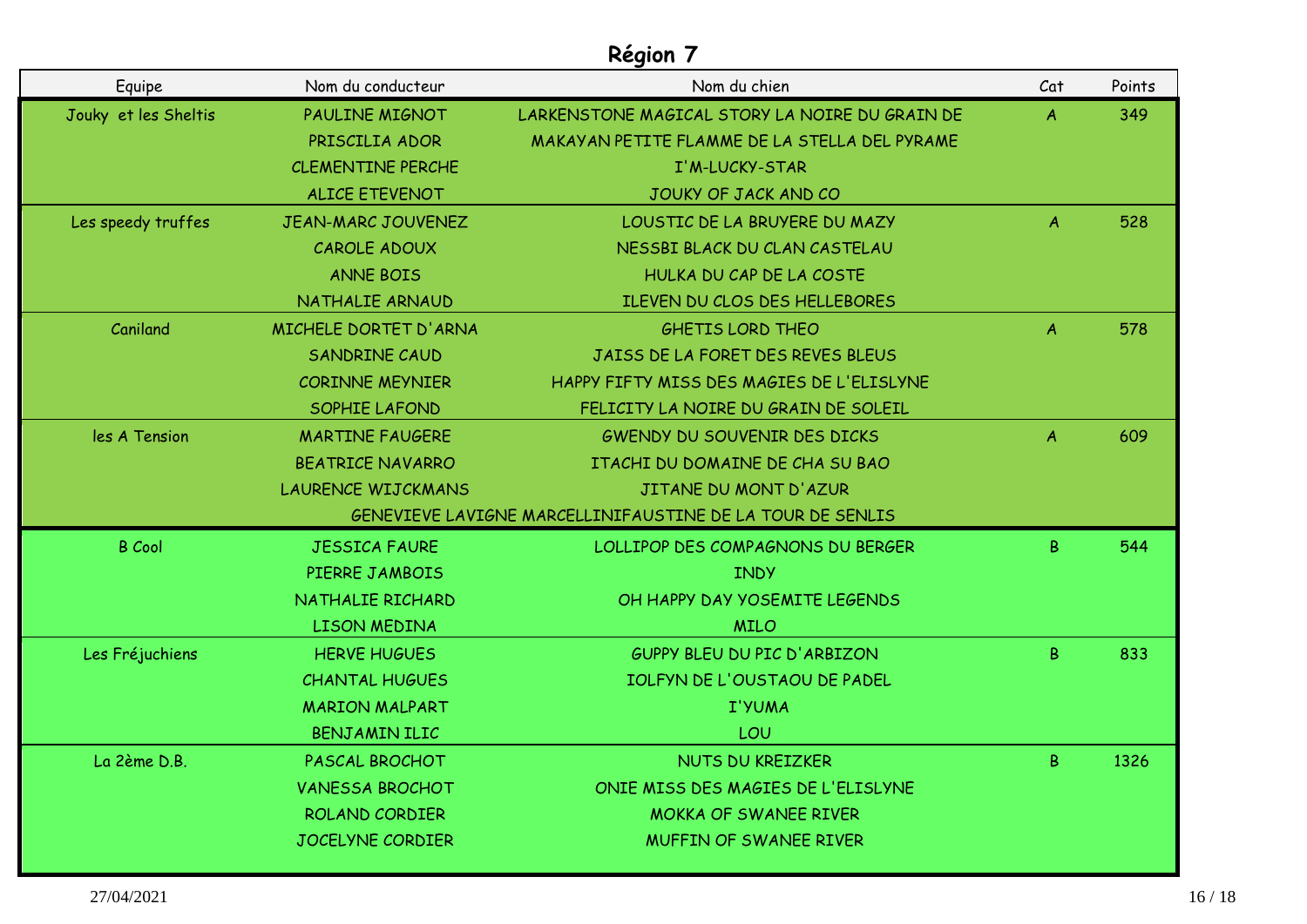| La bande à Hina           | <b>JEANNE RAMET</b>       | LOLLIPOP DITE LOL DE LA STELLA DEL PYRAME    | $\mathcal{C}$ | 533  |
|---------------------------|---------------------------|----------------------------------------------|---------------|------|
|                           | <b>MARILYNE RABY</b>      | <b>CLEVERNEELHABYMYSIDE</b>                  |               |      |
|                           | DAVID MIGNOT              | <b>HINA</b>                                  |               |      |
|                           | <b>CLEMENTINE PERCHE</b>  | OZ MAGIC BLACK-OUT ADARA BRINE               |               |      |
| Team KM                   | <b>CELINE MUREAU</b>      | BLAST OF ENERGY WORLD OF MATRIX              | $\mathcal{C}$ | 549  |
|                           | SANDRINE DALMONTE         | NOS NITRO DES TERRES DE POLYPHEME            |               |      |
|                           | <b>REMI MIGUET</b>        | JET DES TERRES DE POLYPHEME                  |               |      |
|                           | <b>JEREMY LISBET</b>      | MAGMA DES ANGES DE SHEITAN                   |               |      |
| <b>Happy Folie</b>        | ANNE GILLET               | <b>IROISE OF SHEYTANE</b>                    | $\mathcal{C}$ | 906  |
|                           | <b>BRIGITTE BUONOCORE</b> | LOLLY-POP'S DU MONT KERCHOUAN                |               |      |
|                           | NATHALIE L'HUILLIER       | HOPES AND FEARS OF HICKORY LAKE              |               |      |
|                           | SANDRINE DECHEN           | JEHNA-SIS QUICK AND SMART                    |               |      |
| Les Psycho'Pattes         | <b>MARC MARTIN</b>        | JARNAK DU COTE OBSCUR                        | $\mathcal{C}$ | 1143 |
|                           | INGRID TRAVERSAZ          | IRLANDE DELKISS CARTEAM DES BRUMES D'OLISKAN |               |      |
|                           | <b>ERIC LECLERCQ</b>      | LEIDDYE-MISS-SKAIA DU DOMAINE DE VAUROUX     |               |      |
|                           | <b>CHRISTIAN FAURIE</b>   | JOATINGA COFFEE DU MESNIL ESNARD             |               |      |
| La bande de copains       | <b>EMILIE BONNET</b>      | LOUVE DES GUERRIERS DE LUSITANIE             | $\mathcal{C}$ | 1875 |
|                           | ALEXIA COSTES             | <b>HAROUK DE MORAFOND</b>                    |               |      |
|                           | <b>YANNICK BERNARD</b>    | ITHAQUE DELKISS CARTEAM DES BRUMES D'OLISKAN |               |      |
|                           | EVELYNE LEYDIER           | LEIA DE LA NOUVELLE DEMEURE                  |               |      |
| Shepherd of North         | <b>MATHILDE OSEPIAN</b>   | LOOPING DES GARDIENS DE CHANSAYE             | $\mathcal{C}$ | 1977 |
|                           | <b>LAURENT GERARD</b>     | JUMP OF SAINT JOHN'S                         |               |      |
|                           | AURELIE SPORTELLI         | ORSON DE LA FERME DES FORESTIERS             |               |      |
|                           | <b>MORGAN ROSSETTI</b>    | NUTY DU PIC DE NORE                          |               |      |
| <b>UNION FRANCO BELGE</b> | <b>BRIGITTE BRUGUET</b>   | MISS' TRALE DES PIERRAILLES                  | $\mathcal{C}$ | 2078 |
|                           | <b>EMMANUEL CATRICE</b>   | MAKO DES GARDIENS DE CHANSAYE                |               |      |
|                           | LUCIE CATRICE             | HIENA DES GARDIENS DE CHANSAYE               |               |      |
|                           | <b>JOCELYNE CORDIER</b>   | NIKKY DE LA VALLEE DE LA BANCIERE            |               |      |